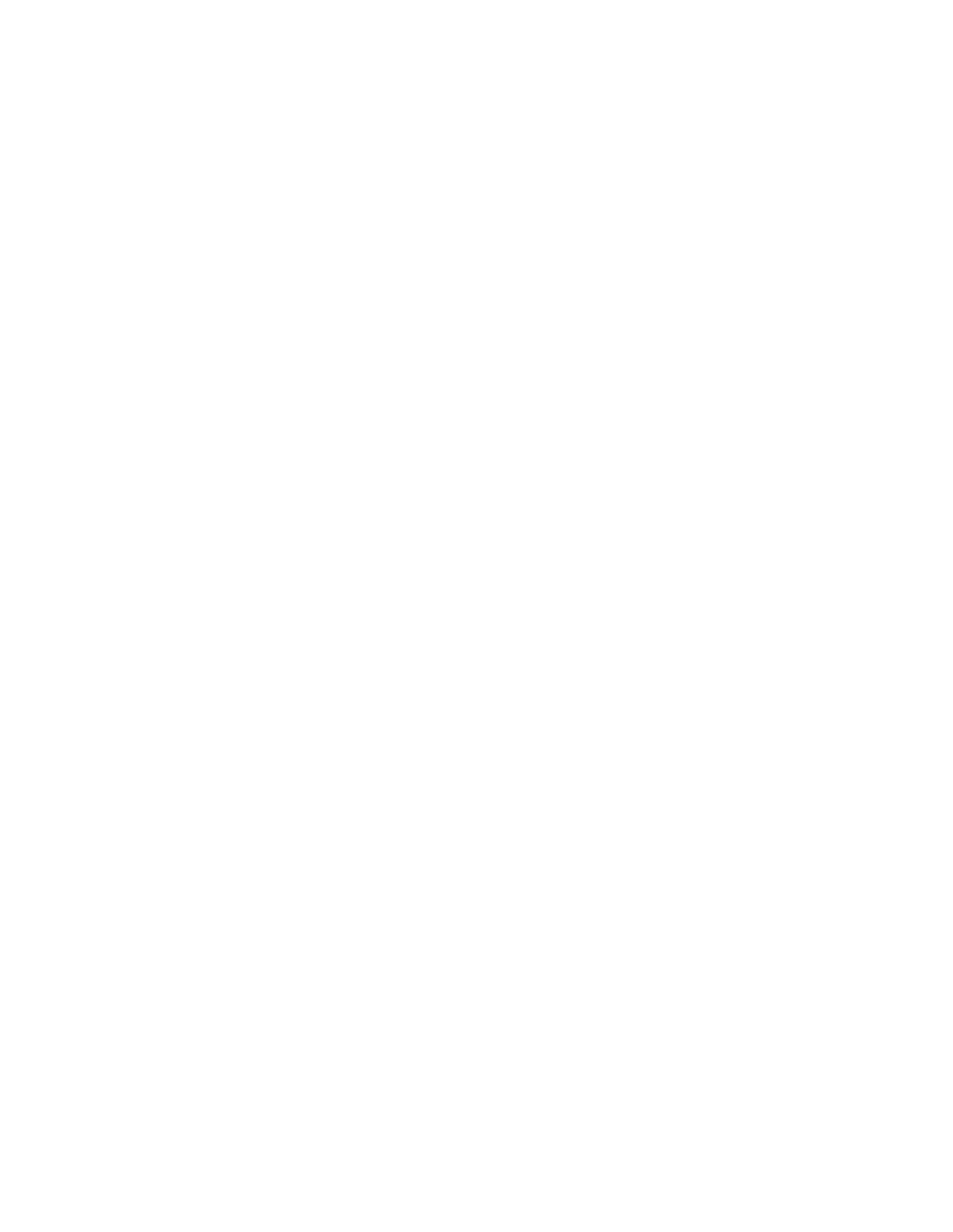

# **APPENDIX E: LOCALIZED IMPACTS FROM CONSTRUCTION**

# **1 INTRODUCTION**

The San Francisco to San Jose Project Section (Project Section, or project) would involve a variety of construction activities in numerous locations, extending from the 4th and King Street Station in San Francisco to Scott Boulevard in Santa Clara. Because the alignment would pass through urban areas and would require only a limited number of construction techniques (at grade or embankment), the entire length of the alignment was modeled for both construction techniques. In addition, for short-term (less than 24-hour) emissions, one construction activity may occur adjacent to another construction source type and could lead to combined emissions greater than either source alone. Here analysts modeled representative sections of track for each construction activity within each project subsection for the short-term (less than 24-hour) air quality effects. Based on the construction activities and engineering design, the following construction source types were evaluated for the potential to cause localized air quality effects:

- At-grade
- Embankment (berm)

For each of these types of construction activities, maximum activities were determined, and air quality effects were evaluated. This appendix provides additional detail regarding the methods described in the *San Francisco to San Jose Project Section Air Quality and Greenhouse Gases Technical Report* (Air Quality and Greenhouse Gases Technical Report) to which this appendix is attached. This detail includes identification of the pollutants of concern, air quality modeling of the construction sites, determination of the modeled emission rates for the air dispersion modeling, and development of air quality modeling inputs and model output. Air dispersion modeling results were used to predict the ambient effects of criteria pollutant emissions and evaluate these effects with respect to the national ambient air quality standards (NAAQS) and California ambient air quality standards (CAAQS). Health risk calculations were also performed to evaluate the incremental cancer risks and acute and chronic noncancer health effects on residential receptors located near the construction work areas.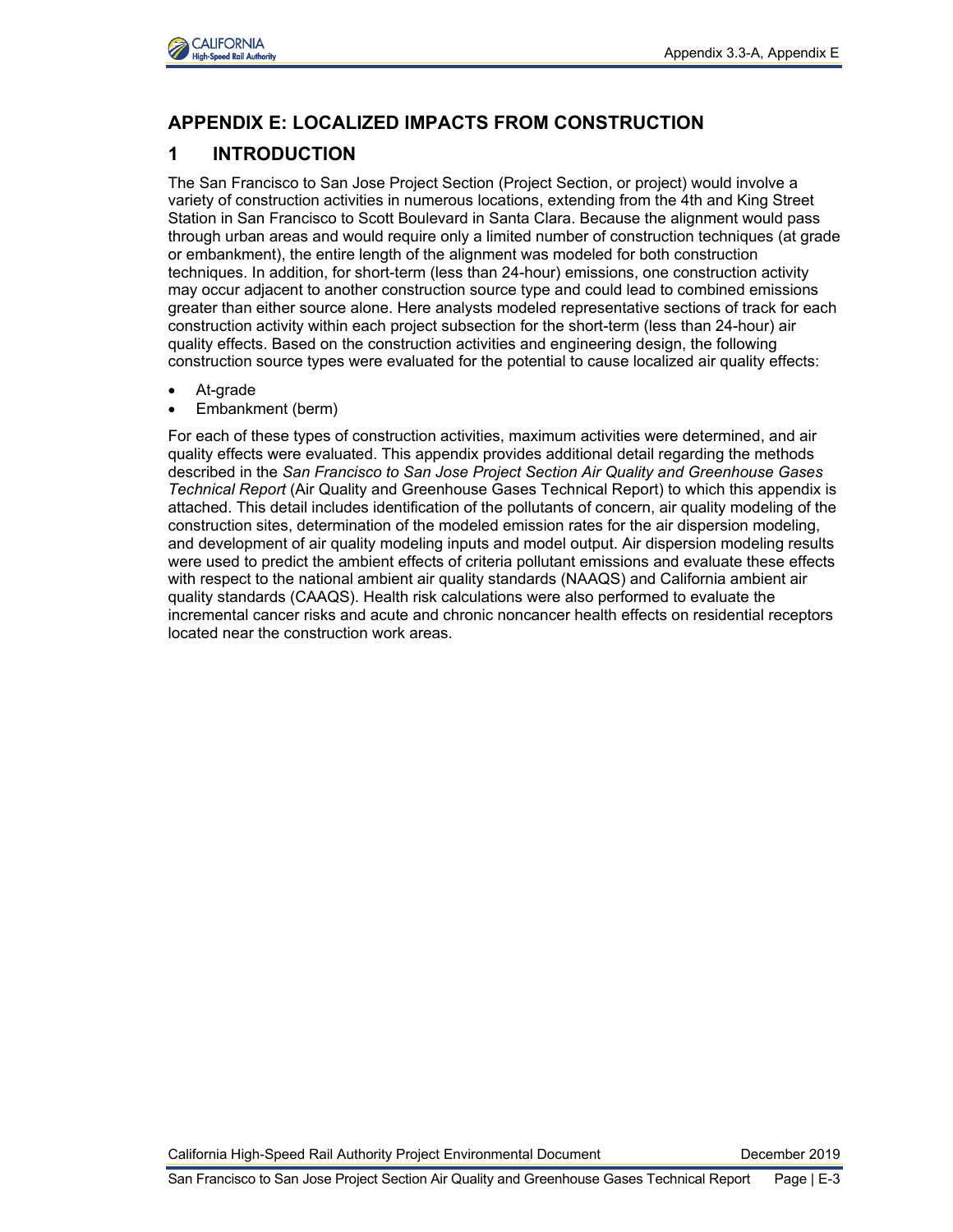

# **2 POLLUTANTS OF CONCERN**

Criteria pollutants and toxic air contaminants (TAC)<sup>1</sup> were assessed for localized effects. The following criteria pollutants were considered in this analysis of potential localized effects: $^{\text{2}}$ 

- Carbon monoxide (CO)
- Nitrogen dioxide  $(NO<sub>2</sub>)$
- Particulate matter smaller than or equal to 2.5 microns (PM2.5)
- Particulate matter smaller than or equal to 10 microns ( $PM_{10}$ )
- Sulfur dioxide (SO<sub>2</sub>)

TACs were analyzed for potential localized effects in terms of health risk. Sources of TACs include construction equipment exhaust and fugitive dust from concrete batch plant processes. The California Air Resources Board (CARB) and the California Office of Environmental Health Hazard Assessment (OEHHA) have identified TACs that may be emitted from these sources. Construction equipment exhaust may contain diesel particulate matter (DPM), and fugitive dust emissions from concrete batch plants may contain a number of toxic pollutants (in particular, heavy metals and sulfates). DPM has been identified by CARB as a TAC based on its potential to cause cancer and other adverse health problems, including respiratory illnesses and increased risk of heart disease. Finally, some criteria pollutants pose acute and chronic health risks (such as  $NO<sub>2</sub>$  and  $SO<sub>2</sub>$ ). These pollutants are analyzed for both health effects and their effects relative to air quality standards.

Analyses were conducted that considered chronic (long-term) carcinogenic, chronic noncarcinogenic, and acute (short-term) health risks. These analyses were conducted following Bay Area Air Quality Management District (BAAQMD) guidance. OEHHA modeling guidance was followed for the health risk assessment. Further details on the cancer risk from DPM are discussed in Section 7.10, Construction Health Risk Assessment, of the Air Quality and Greenhouse Gases Technical Report.

<sup>1</sup> TACs (sometimes referred to as hazardous air pollutants) are non-criteria pollutants that pose health risk.

<sup>&</sup>lt;sup>2</sup> Ozone and its precursors (reactive organic gases or volatile organic compounds) are classified as regional effects due to the atmospheric transport and chemical conversions that take place over long distances and time scales. Therefore, they were not analyzed in terms of localized effects. Lead emissions were not considered because the mass emissions are negligible and thus unlikely to exceed the ambient air quality standards. Lead was quantified as part of the TACs since it has health toxicity factors.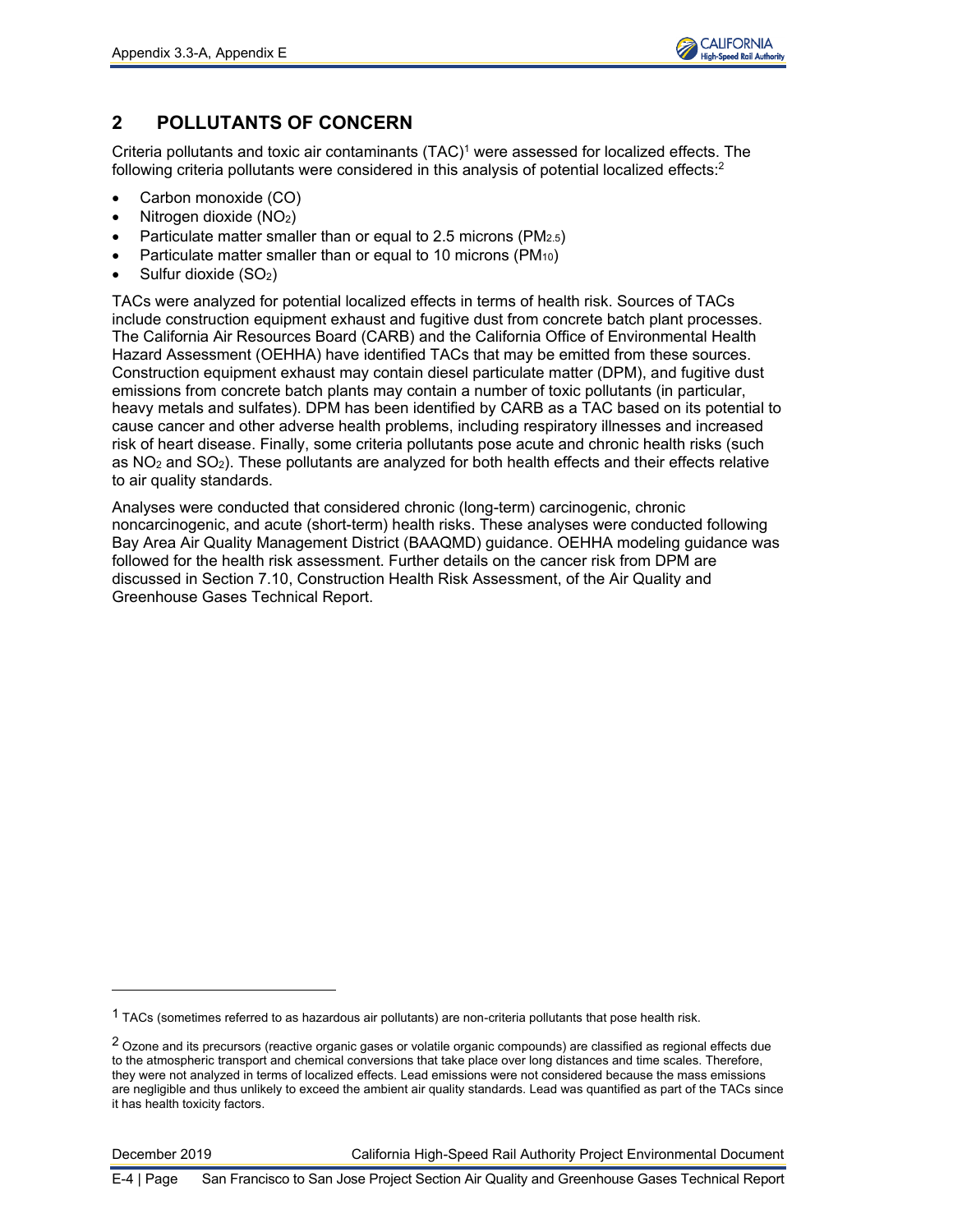

# **3 MODELED CONSTRUCTION SITES**

As described in Section 7.10 of the Air Quality and Greenhouse Gases Technical Report, the following construction source types were evaluated for the potential to cause localized air quality effects:

- At-grade construction of the rail segment
- Berm construction of the rail segment
- High-speed rail (HSR) stations
- Light maintenance facility

Not all subsections of the Project Section would include all construction source types, but in each subsection, at least one modeling analysis was performed for at least one construction activity. A brief description of the approach and study area for each construction source type is provided in this section. More detailed modeling source parameters are provided in Section 6.4.8 of the Air Quality and Greenhouse Gases Technical Report. In addition to analysis of each of these two construction source types, an analysis was conducted for potential effects from those short-term activities that could be co-located and occur simultaneously in each subsection. This approach assured that the maximum effects would be found, given the likelihood that construction activities could occur simultaneously at the same location.

**Berm construction of the rail segment—**The construction emissions associated with berm construction include phases such as utility relocation, earth excavation, concrete work preparation, retaining wall construction, form work, and railbed construction. Long-term (annual) emissions associated with berm construction were analyzed for the entire Project Section; however for short-term emissions (maximum daily emissions) modeling over the entire Project Section would not be realistic because combinations of adjacent construction activity types do not occur over the entire length of each subsection. Therefore, localized effects for short-term emissions in each subsection were evaluated for 1,000-foot sections of track where concurrent activity types could take place. Anywhere from one to three track orientations were modeled depending on alignment with receptors located either adjacent or close to the rail line right-ofway.

**At-grade construction of the rail segment—**The construction emissions associated with atgrade construction include phases such as utility relocation, demolition, cast-in-place drilled pier construction, excavation for slurry wall, base slab formwork, and pouring o concrete slab and walls. As in the case for berm construction, the at-grade construction were modeled for the entire Project Section for long-term (annual) activity; however for short-term emissions (maximum daily emissions) modeling over the entire Project Section would not be practical because combinations of adjacent construction activity types would not occur over the length of each subsection. Therefore, localized effects for short-term emissions in each subsection were evaluated for 1,000 foot sections of track where concurrent construction activity types could take place. Anywhere from one to three track orientations were modeled depending on alignment, with receptors located either adjacent or close to the rail line right-of-way.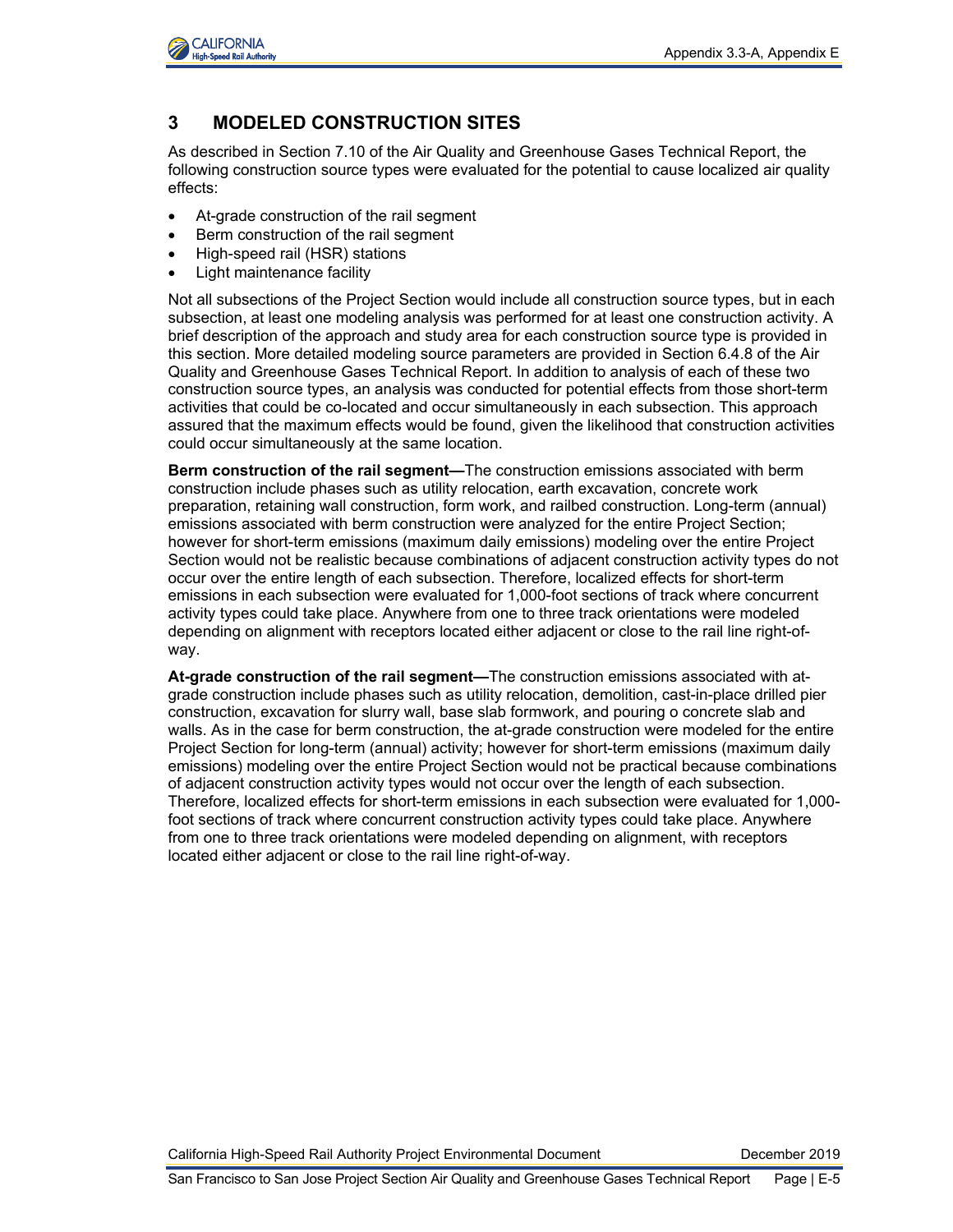

# **4 CONSTRUCTION EMISSIONS AND EMISSION RATES**

Air quality analyses were performed for two types of construction emission scenarios: (1) longterm (annual) emissions that characterized maximum annual average activity for each construction year (2021–2025) and source type of construction by subsection and (2) short-term emissions that characterized the maximum daily emissions for each subsection and source type of construction. All emissions analysis accounted for impact avoidance and minimization features described in Section 2.4, Impact Avoidance and Minimization Features, of the Air Quality and Greenhouse Gases Technical Report. The methods for modeling of each source type and determination of the maximum emission rate addressed both long-term and short-term emissions.

# **4.1 Long-Term (Annual) Emissions**

Long-term construction emissions were modeled as follows.

- Characterize berm and at-grade emissions as area sources.
- Determine the annual emissions for each source type and calculate the maximum annual criteria pollutant emissions for each of the 5 years (2021–2025).
- Use the information from the engineering construction analysis for the linear distance of construction for each source type and calculate the source-type emissions for the particular linear length for the AERMOD-modeled subsection.
- Express the emissions in units of grams per second (g/s) using an activity level of 250 days a year and 8 hours a day.
- Determine the maximum on-site emission density for each pollutant using the maximum year emission rate.
- Include the off-site activity (e.g., haul trucks) and include adjacent emission density for each modeled area source using a width of 12 feet. Maximum ballast-hauling emissions are included in the off-site modeling.

# **4.2 Short-Term (Less than 24-hour) Emissions**

Short-term (less than 24-hour) construction emissions were modeled as follows.

- Determine the maximum daily emissions for each construction activity subsection (e.g., berm activity concrete work and retaining walls may be done concurrently, as well as formwork and earthwork)
- For each subsection, determine the maximum daily emissions from among the 5 years (2021–2025)
- Each construction subsection is resolved to 1,000 linear feet within the engineering construction analysis. To determine the emissions density for the AERMOD air dispersion modeling (Section 5, Dispersion Modeling), divide the maximum daily emissions for each subsection by the total number of 1,000-foot segments.
- Express the emissions from pounds per day to g/s assuming 8 hours a day
- Determine the emission density for each modeled subsection, model the subsection, and combine concentration results for activities that may occur in parallel.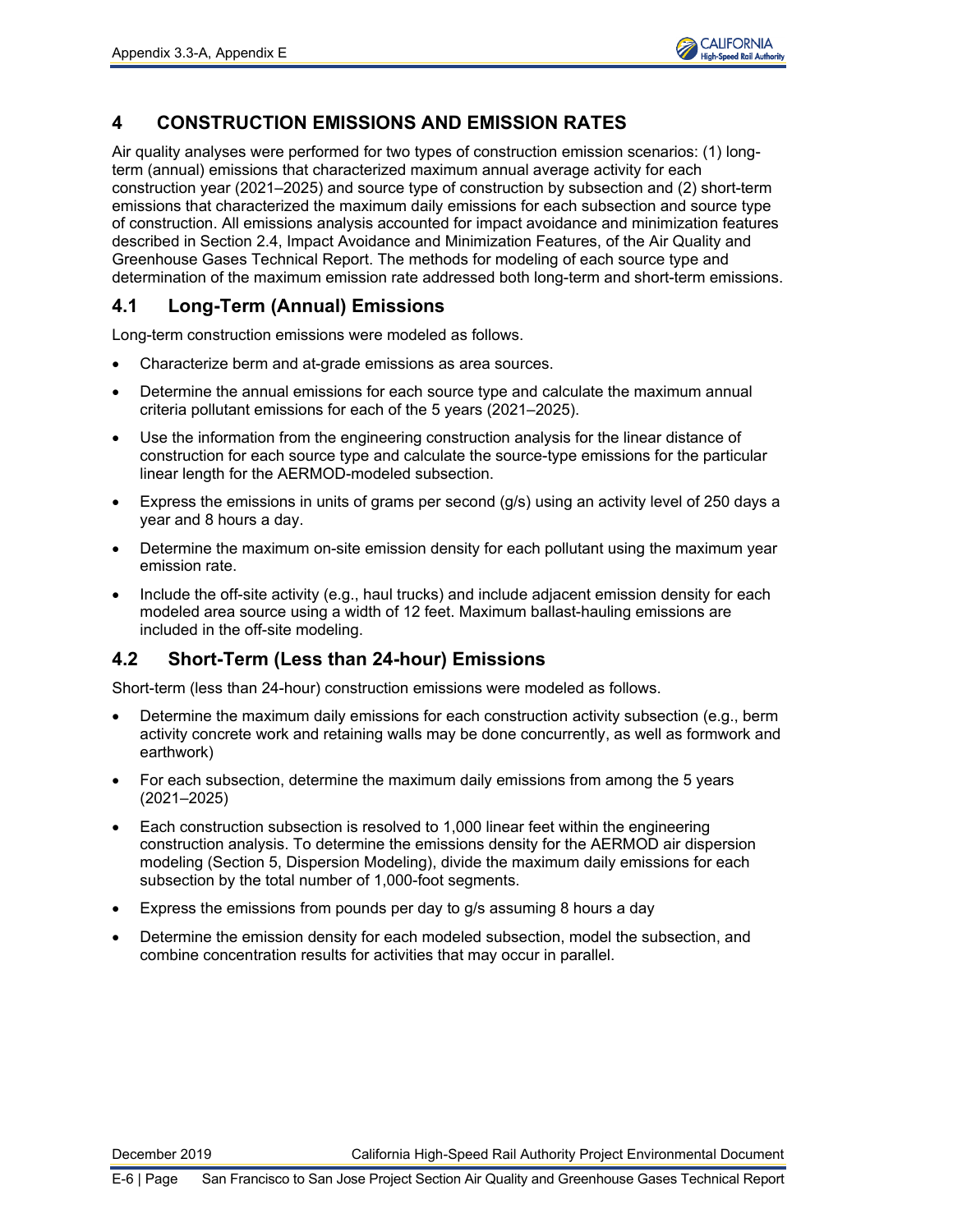

# **5 DISPERSION MODELING**

Because the construction activities of the Project Section have the potential to cause adverse health effects, detailed dispersion modeling analyses were conducted to determine whether these effects would be significant. The U.S. Environmental Protection Agency's (USEPA) AERMOD atmospheric dispersion model was used to simulate physical conditions and predict pollutant concentrations near the construction work areas using historical meteorological data. This allowed for an assessment of the local air quality effects from the construction emissions.

AERMOD is the USEPA's recommended air dispersion model for near-field modeling from vented and unvented (fugitive) sources. The model uses hourly meteorological observations and emission rates to determine hourly average concentrations from which other averaging periods (3-hour, 24-hour, annual averages) are determined. The detailed information on the methods and data used to conduct the air dispersion modeling is summarized here and in Section 6.4.8, Construction Health Risk Assessment, and Section 6.4.9, Other Localized Construction Effects, of the Air Quality and Greenhouse Gases Technical Report.

## **5.1 Inputs**

## **5.1.1 Model and Inputs**

AERMOD (version 18081) was used to conduct the modeling analysis. All calculation inputs are identical between the simulations used in the health risk assessments and for air quality (those used for comparison of the NAAQS and CAAQS), except for site-specific health risk receptor placement, which was located at the nearest residential locations. The modeling used terrain height information in the analysis. No removal through deposition of air contaminants was considered, and the FASTAREA computation method was used for all area sources. AERMOD's urban dispersion option was used in the analysis for all locations.

## **5.1.2 Meteorological Data**

AERMOD requires meteorological data as input into the model. These data are typically processed using AERMET and AERSURFACE, preprocessors to AERMOD. AERMET requires surface meteorological data, upper air meteorological data, and surface parameter data (supplied from AERSURFACE).

The BAAQMD has available meteorological preprocessed data based on observations from San Jose International Airport for surface observations and Metropolitan Oakland International Airport for upper air data. Five years of meteorological data (2009–2013) were used in a portion of the Mountain View to Santa Clara analysis.

The BAAQMD had meteorological data available from an instrumented tower located in Mission Bay for the period 2008–2012. Use of this data required AERMET processing for use in the AERMOD model.

## *5.1.2.1 Mission Bay*

Meteorological data used in the creation of the Mission Bay AERMET data for input to AERMOD are shown in Table 1.

| Site ID    | <b>Site Name</b>               | Latitude<br>$(\text{deg } N)$ | Longitude<br>$(\text{deg } W)$ | <b>Elevation</b><br>(m) | Source of Data                             |
|------------|--------------------------------|-------------------------------|--------------------------------|-------------------------|--------------------------------------------|
| 5803       | <b>Mission Bay</b>             | 37.773                        | $-122.395$                     | 2.0                     | BAAQMD                                     |
| 23234/KSFO | San Francisco Int'l<br>Airport | 37.362                        | $-112.365$                     | 2.4                     | ftp://ftp.ncdc.noaa.gov/pub/data/n<br>oaa/ |

#### **Table 1 Meteorological Data for AERMET Processing at the Mission Bay Site**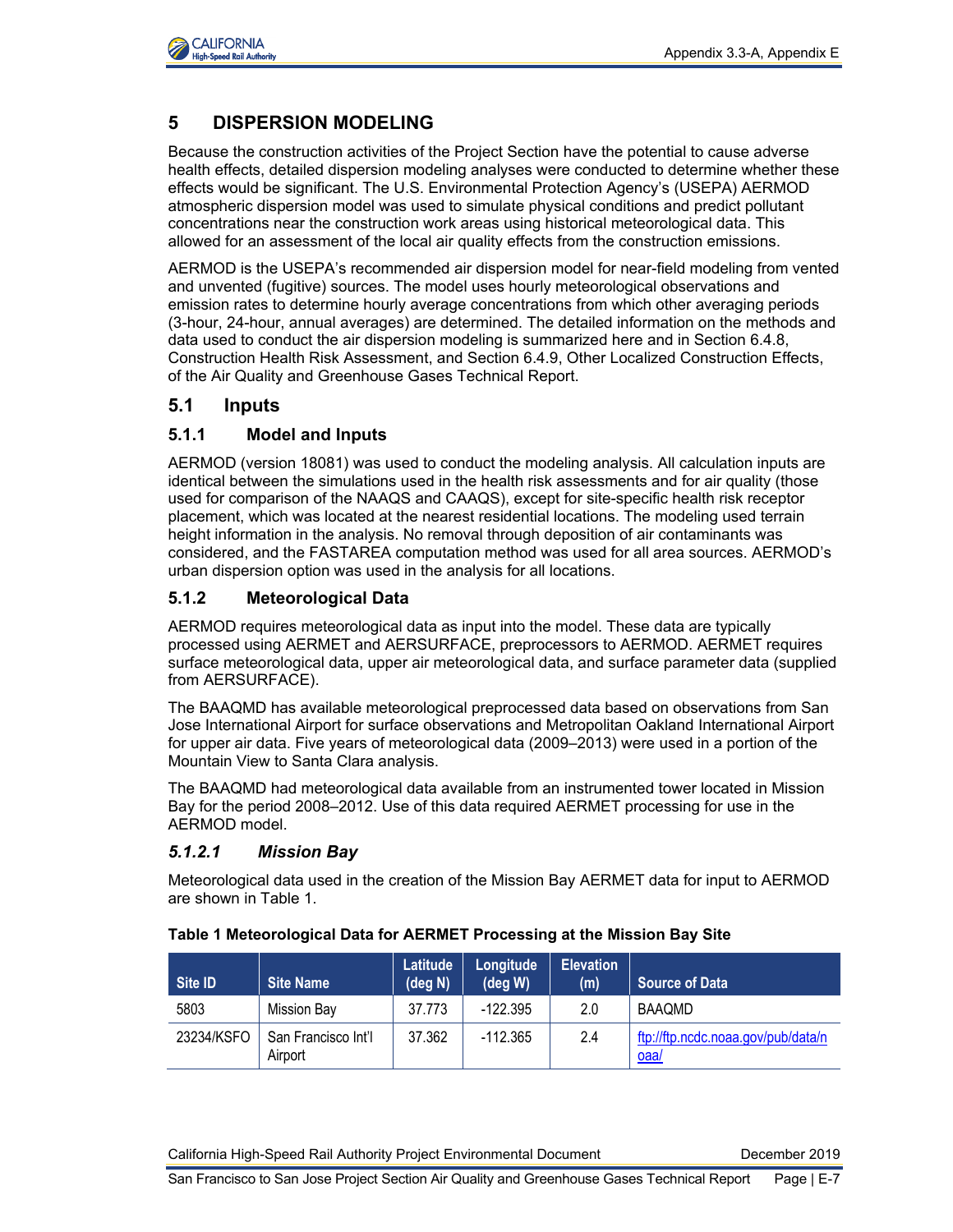

| Site ID   | <b>Site Name</b>                         | Latitude<br>$(\text{deg } N)$ | Longitude<br>$(\text{deg } W)$ | <b>Elevation</b><br>(m) | <b>Source of Data</b>                                 |
|-----------|------------------------------------------|-------------------------------|--------------------------------|-------------------------|-------------------------------------------------------|
| 23230/OAK | Metropolitan<br>Oakland Int'l Airport    | 37.75                         | $-122.220$                     | 6                       | http://esrl.noaa.gov/raobs/                           |
| 045378    | Martinez Water<br><b>Treatment Plant</b> | 38.017                        | $-122.167$                     | 0.1                     | http://www.wrcc.dri.edu/cgi-<br>bin/cliMAIN.pl?ca5378 |

*Sources: BAAQMD 2017; NOAA 2017a, 2017b; WRCC 2017*

BAAQMD = Bay Area Air Quality Management District

deg N = degrees north

deg W = degrees west

Int'l = International

 $m =$  meters

The surface data for the Mission Bay site were obtained from BAAQMD in the ONSITE format required by AERMET for the period 2008–2012. These data were used to represent the surface meteorological condition portion of AERMET. Upon the suggestion of the BAAQMD (Cordova 2015; BAAQMD 2016), data from San Francisco International Airport were used for cloud cover when processing the ONSITE data, the precipitation data from the Martinez Water Treatment Plant were used to determine surface moisture conditions to be used in AERSURFACE, and the data from the Oakland upper-air site at Metropolitan Oakland International Airport were used to represent conditions aloft.

## *AERSURFACE Processing*

The National Land Cover Dataset 1992 (NLCD92) (Vogelmann et al. 2001) was downloaded<sup>3</sup> and used with AERSURFACE (version 13016) to provide the surface parameters needed for the third stage of AERMET. The coordinates of the Mission Bay BAAQMD meteorological site were used to determine surface characteristics in AERSURFACE. AERSURFACE was run with specifications that the area was not arid and that the site was not at an airport. Per the BAAQMD's recommendation (Cordova 2015; BAAQMD 2016), four sectors were used for Mission Bay processing to account for variations in land cover near the measurement site:

- SECTOR 1: 10-51 degrees
- SECTOR 2: 51-124 degrees
- SECTOR 3: 124-287 degrees
- SECTOR 4: 287-10 degrees

The study radius for surface roughness was set at 1 kilometer. The monthly seasonal profile used is based on data from the BAAQMD Mission Bay meteorological monitoring site and is shown in Table 2.

#### **Table 2 Monthly Seasonal Profile at the Mission Bay Site**

| <b>Months</b>               | <b>Season</b>                                                    |
|-----------------------------|------------------------------------------------------------------|
| November, December, January | Late autumn after frost and harvest or winter with no snow       |
| February, March             | Transitional spring with partial green coverage or short annuals |
| April, May, June, July      | Midsummer with lush vegetation                                   |
| August, September, October  | Autumn with unharvested cropland                                 |

AERSURFACE was run separately specifying dry, average, and wet surface moisture, and the results were later used to create composite surface characteristics for the third stage of AERMET.

<sup>3</sup> Available at[: http://landcover.usgs.gov/natllandcover.php](http://landcover.usgs.gov/natllandcover.php)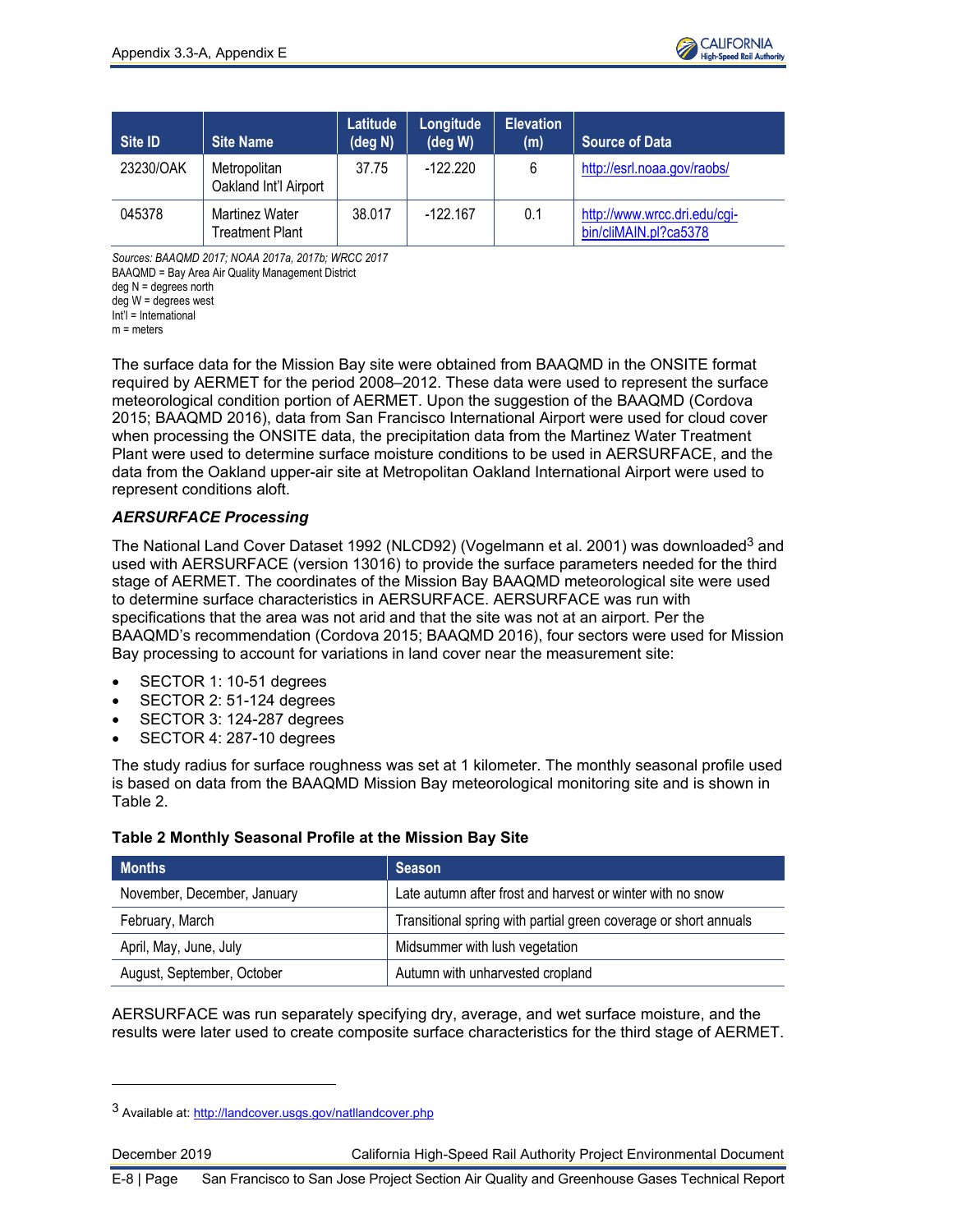

#### *Determination of Dry, Average, and Wet Months*

Based on recommendations from the BAAQMD (Cordova 2015; BAAQMD 2016) and information provided in the AERSURFACE users' guide, each month in the modeling period was classified as either dry, average, or wet, and this information was later used in Stage 3 of AERMET. The rainfall data for the Martinez Water Treatment Plant for the 30-year period ending 2016 were gathered, and 30-year monthly averages were computed for each month. The monthly statistics for a given month were not used in the average if more than 5 days of data were missing in a given month. The next step was to compute the ratio of the monthly precipitation total for a given month during the modeling period and the corresponding 30-year monthly average. If the ratio was less than 0.5, the month was designated as dry. If the ratio was greater than or equal to 0.5 but less than 2, the month was designated as average. If the ratio was greater than or equal to 2, the month was designated as wet.

Three of the months (May 2011, October 2011, and January 2012) were missing sufficient data to compute the averages and ratios. For these months, averages and/or persistence of the categories of the surrounding months were used to designate the month in question. Table 3 shows the moisture classification of the region.

|                                 | <b>Precipitation (in)</b> |            |            |            |            |                                |             |              |            |            |            |            |
|---------------------------------|---------------------------|------------|------------|------------|------------|--------------------------------|-------------|--------------|------------|------------|------------|------------|
| <b>YEAR</b>                     | <b>JAN</b>                | <b>FEB</b> | <b>MAR</b> | <b>APR</b> | <b>MAY</b> | <b>JUN</b>                     | <b>JUL</b>  | <b>AUG</b>   | <b>SEP</b> | <b>OCT</b> | <b>NOV</b> | <b>DEC</b> |
| 2008                            | 7.79                      | 1.98       | 0.03       | 0.05       | 0.01       | 0                              | 0           | 0            | 0          | 0.15       | 2.13       | 2.02       |
| 2009                            | 1.05                      | 6.18       | 2.62       | 1.39       | 0.66       | 0                              | $\mathbf 0$ | $\mathbf 0$  | 0.11       | 4          | 0.64       | 2.72       |
| 2010                            | 6.43                      | 2.4        | 2.01       | 3.19       | 1.08       | 0                              | 0           | $\Omega$     | 0          | 1.01       | 2.21       | 5.5        |
| 2011                            | 1.52                      | 4.63       | 6.99       | 0.21       |            | 2.52                           | $\mathbf 0$ | $\mathbf{0}$ | 0          |            | 1.08       | 0.06       |
| 2012                            |                           | 1.07       | 5.16       | 2.94       | 0          | 0.03                           | $\mathbf 0$ | $\mathbf 0$  | 0          | 1.25       | 0.24       | 6.51       |
| 30-year mean<br>$(1987 - 2016)$ | 3.62                      | 3.51       | 2.40       | 1.24       | 0.61       | 0.16                           | 0.00        | 0.03         | 0.11       | 0.90       | 1.96       | 3.91       |
| <b>Ratio to 30-Year Mean</b>    |                           |            |            |            |            |                                |             |              |            |            |            |            |
| 2008                            | 2.15                      | 0.56       | 0.01       | 0.04       | 0.02       | 0.00                           | 0.00        | 0.00         | 0.00       | 0.17       | 1.09       | 0.52       |
| 2009                            | 0.29                      | 1.76       | 1.09       | 1.12       | 1.09       | 0.00                           | 0.00        | 0.00         | 1.01       | 4.44       | 0.33       | 0.70       |
| 2010                            | 1.78                      | 0.68       | 0.84       | 2.57       | -----      | 0.00                           | 0.00        | 0.00         | 0.00       | 1.12       | 1.13       | 1.41       |
| 2011                            | 0.42                      | 1.32       | 2.91       | 0.17       | 7.93       | 15.68                          | 0.00        | 0.00         | 0.00       | -----      | 0.55       | 0.02       |
| 2012                            | -----                     | 0.30       | 2.15       | 2.37       | 0.00       | 0.19                           | 0.00        | 0.00         | 0.00       | 1.39       | 0.12       | 1.67       |
|                                 |                           |            |            |            |            | <b>Moisture Classification</b> |             |              |            |            |            |            |
| <b>YEAR</b>                     | JAN                       | <b>FEB</b> | <b>MAR</b> | <b>APR</b> | <b>MAY</b> | <b>JUN</b>                     | JUL         | <b>AUG</b>   | <b>SEP</b> | <b>OCT</b> | <b>NOV</b> | <b>DEC</b> |
| 2008                            | wet                       | avg        | dry        | dry        | dry        | dry                            | dry         | dry          | dry        | dry        | avq        | avg        |
| 2009                            | dry                       | avg        | avg        | avg        | avg        | dry                            | dry         | dry          | avg        | wet        | dry        | avg        |
| 2010                            | avg                       | avg        | avg        | wet        | avg        | dry                            | dry         | dry          | dry        | avg        | avg        | avg        |
| 2011                            | dry                       | avg        | wet        | dry        | avg        | wet                            | dry         | dry          | dry        | dry        | avg        | dry        |
| 2012                            | dry                       | dry        | wet        | wet        | dry        | dry                            | dry         | dry          | dry        | avg        | dry        | avg        |

#### **Table 3 Precipitation at the Martinez Water Plant Climate Site**

*Source: WRCC 2017*

avg = average

 $in =$ inches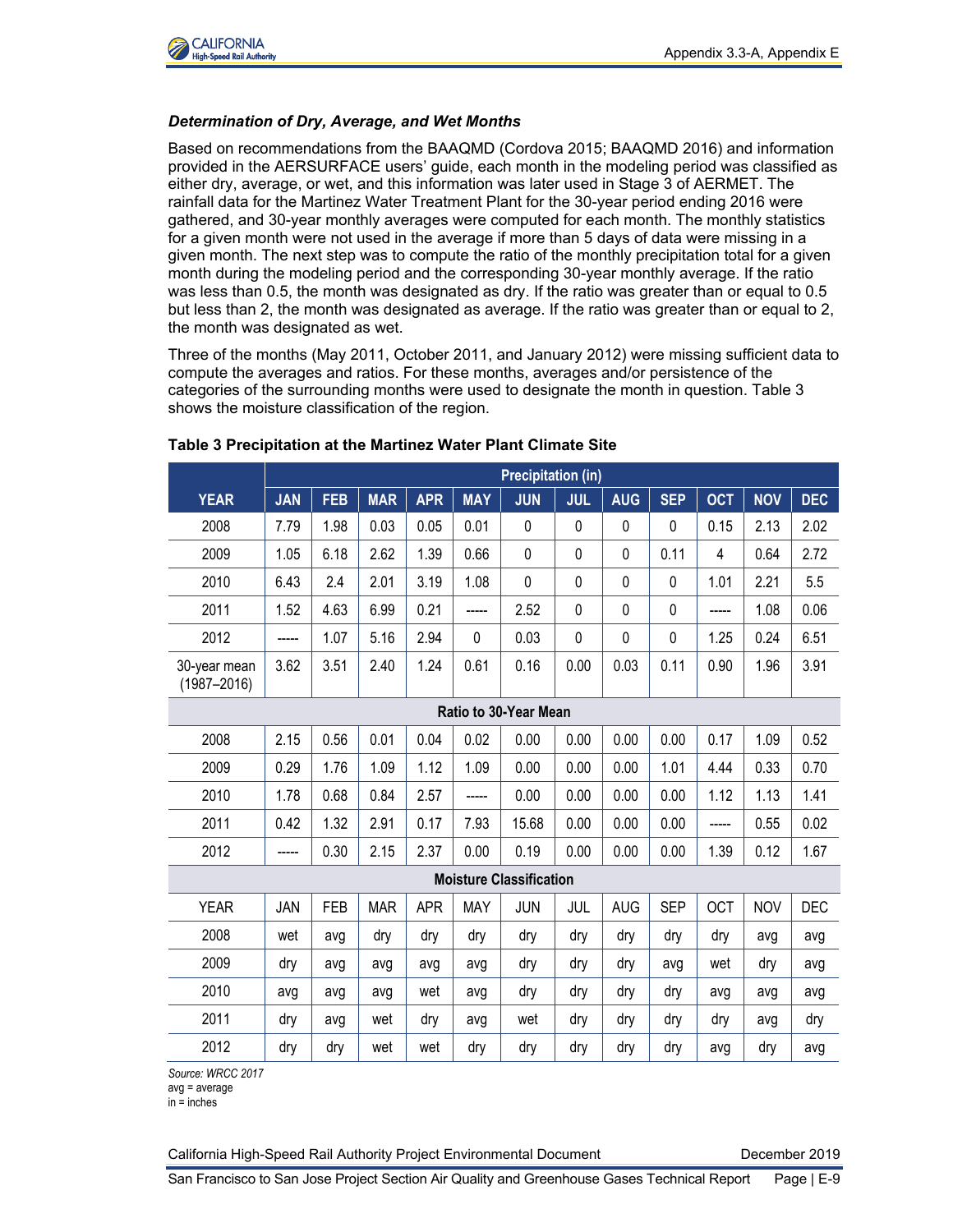

## *AERMET*

Version 16126 of AERMET was used to process the meteorological data. The first step used data from the Oakland upper-air soundings with the MODIFY option turned on. San Francisco International Airport data were used for the SURFACE portion of the processing, and Mission Bay on-site data were used for the ONSITE portion. The missing flags were set per BAAQMD recommendations (Cordova 2015; BAAQMD 2016) and are shown in Tables 4 and 5.

|               | Table 4 AERMET Single-Value and Date/Time Variable Descriptions and Quality Assurance |  |  |  |
|---------------|---------------------------------------------------------------------------------------|--|--|--|
| <b>Values</b> |                                                                                       |  |  |  |

| <b>AERMET</b><br><b>Name</b> | <b>Description</b> | <b>Units</b>       | <b>Missing</b><br><b>Indicator</b> | Lower<br><b>Bound</b> | <b>Type</b> | <b>Upper</b><br><b>Bound</b> |
|------------------------------|--------------------|--------------------|------------------------------------|-----------------------|-------------|------------------------------|
| <b>OSDY</b>                  | Day                |                    | -9                                 |                       | $\leq$      | 31                           |
| <b>OSMP</b>                  | Month              |                    | -9                                 |                       | $\leq$      | 12                           |
| <b>OSYR</b>                  | Year               |                    | -9                                 | 0                     | $\leq$      | 99                           |
| <b>OSHR</b>                  | Hour               |                    | -9                                 | 0                     | $\leq$      | 24                           |
| <b>PAMT</b>                  | Precipitation      | cm                 | 999                                | 0                     | $\leq$      | 100                          |
| <b>INSO</b>                  | Insolation         | watts/square meter | 9999                               | 0                     | $\,<\,$     | 1250                         |

*Sources: Cordova 2015; BAAQMD 2016; USEPA 2016* cm = centimeters

## **Table 5 AERMET Multi-Value Variable Descriptions and Quality Assurance Values**

| <b>AERMET</b><br><b>Name</b> | <b>Description</b>                 | <b>Units</b>       | <b>Missing</b><br><b>Indicator</b> | <b>Lower</b><br><b>Bound</b> | <b>Type</b> | <b>Upper</b><br><b>Bound</b> |
|------------------------------|------------------------------------|--------------------|------------------------------------|------------------------------|-------------|------------------------------|
| <b>TT01</b>                  | Temperature                        | degrees Centigrade | 99                                 | $-30$                        | <           | 46                           |
| <b>WS01</b>                  | Wind speed                         | meters/second      | 999                                | 0                            | ≺           | 50                           |
| WD01                         | Wind direction                     | degrees from north | 999                                | 0                            | $\leq$      | 360                          |
| RH <sub>01</sub>             | Relative humidity                  | percent            | 999                                | 0                            | $\leq$      | 100                          |
| DP01                         | Dew-point temperature              | degrees Centigrade | 99                                 | -65                          | ≺           | 35                           |
| <b>SA01</b>                  | Standard deviation horizontal wind | degrees            | 999                                | 0                            | ≺           | 104                          |

*Sources: Cordova 2015; BAAQD 2016; USEPA 2016*

The second step was a simple merging of the quality assurance files produced from step one. The third step was to set the following option per BAAQMD suggestion (Cordova 2015; BAAQMD 2016):

METHOD TEMP SUB TT was turned on; therefore, temperature substitution from the NWS site was performed.

This final step was repeated separately for each of the 5 years. The surface characteristics portions of the input files were created by using the AERSURFACE output corresponding to the moisture characteristics of each month and year. The output message and report files were checked for error messages. The error messages were examined and the errors were corrected when possible. Warning messages were also reviewed. In some cases, changes in inputs were made based on warnings (e.g., discrepancies in elevations provided in site list files and in the actual data). In other cases, they were left unchanged (e.g., variations in elevations throughout the data files). Other warnings regarding missing data and substituted data were noted, but no changes were made to the data.

December 2019 California High-Speed Rail Authority Project Environmental Document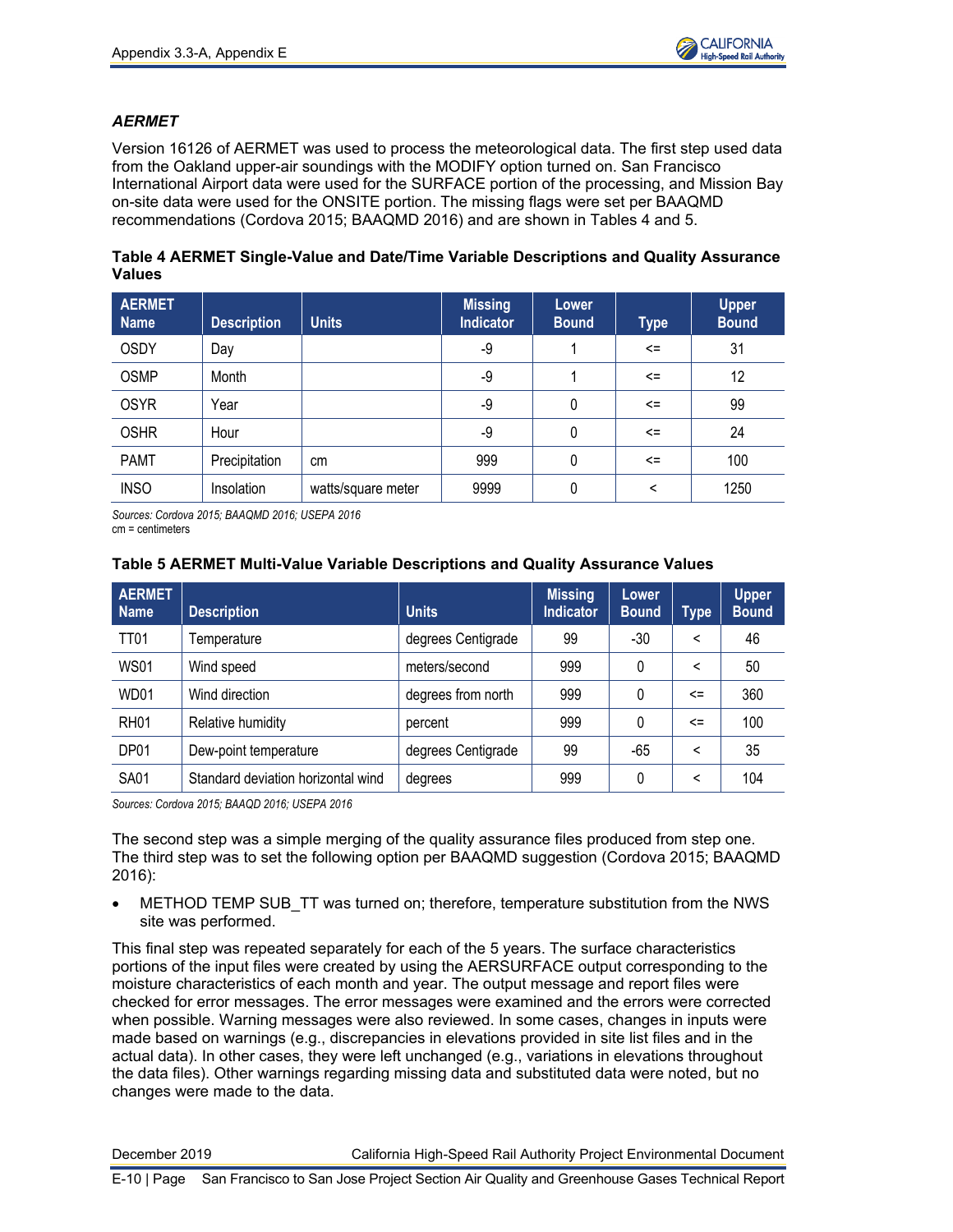

## *5.1.2.1 San Francisco Sewage Treatment Plant*

The BAAQMD had representative meteorological data available from an instrumented tower located at the San Francisco Sewage Treatment Plant for the periods 2010–2011 and 2014– 2016. Use of this data required AERMET processing for use in the AERMOD model. Meteorological data used in the creation of the San Francisco Sewage Treatment Plant AERMET data for input to AERMOD are shown in Table 6.

| Site ID    | <b>Site Name</b>                      | Latitude<br>$(\text{deg } N)$ | Longitude<br>$(\deg W)$ | <b>Elevation</b><br>(m) | <b>Source of Data</b>                                 |
|------------|---------------------------------------|-------------------------------|-------------------------|-------------------------|-------------------------------------------------------|
| 5802       | <b>SF Sanitary Fill</b>               | 37.709                        | $-122.399$              | 24.4                    | <b>BAAQMD</b>                                         |
| 23234/KSFO | San Francisco Int'l<br>Airport        | 37.362                        | $-112.365$              | 2.4                     | ftp://ftp.ncdc.noaa.gov/pub/data/noaa/                |
| 23230/OAK  | Metropolitan Oakland Int'l<br>Airport | 37.75                         | $-122.220$              | 6                       | http://esrl.noaa.gov/raobs/                           |
| 047769     | San Francisco Int'l<br>Airport        | 37.362                        | $-112.365$              | 6                       | http://www.wrcc.dri.edu/cgi-<br>bin/cliMAIN.pl?ca7769 |

### **Table 6 Meteorological Data for AERMET Processing at the San Francisco Sewage Treatment Plant Site**

*Sources: BAAQMD 2017; NOAA 2017a, 2017b; WRCC 2017*

BAAQMD = Bay Area Air Quality Management District

deg N = degrees north

deg W = degrees west Int'l = International

 $m =$  meters

SF = San Francisco

The surface data for the San Francisco Sewage Treatment Plant site were obtained from BAAQMD in the ONSITE format required by AERMET for the periods 2004 and 2007–2009. The data were used to represent the surface meteorological condition portion of AERMET. Data completion collected from 2005–2009 were not sufficient for processing into a complete meteorological dataset. Upon the suggestion of the BAAQMD (Cordova 2015; BAAQMD 2016), data from San Francisco International Airport were used for cloud cover when processing the ONSITE data and for the precipitation data from used to determine surface moisture conditions to be used in AERSURFACE, and the data from the Oakland upper-air site at Metropolitan Oakland International Airport were used to represent conditions aloft.

#### *AERSURFACE Processing*

The NLCD92 (Vogelmann et al. 2001) was downloaded and used with AERSURFACE (version 13016) to provide the surface parameters for the third stage of AERMET. The coordinates of the San Francisco Sewage Treatment Plant BAAQMD meteorological site were used to determine surface characteristics in AERSURFACE. AERSURFACE was run with specifications that the area was not arid and that the site was not at an airport. To account for variations in land cover near the San Francisco Sewage Treatment Plant site, measurement data were processed using twelve 30-degree sectors per the BAAQMD's recommendation (Cordova 2015; BAAQMD 2016).

The study radius for surface roughness was set at 1 kilometer. The monthly seasonal profile used is shown in Table 7.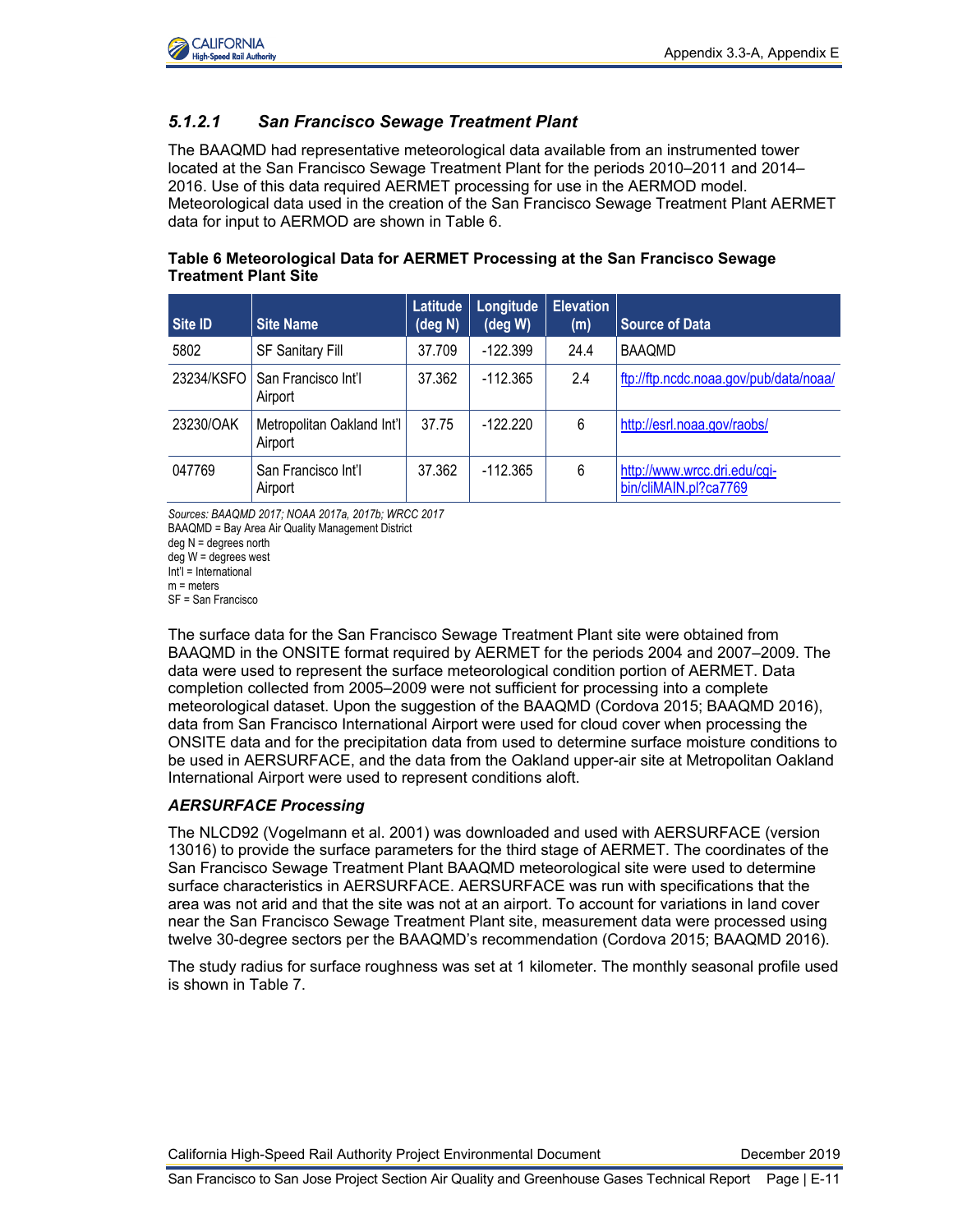

| <b>Months</b>               | <b>Season</b>                                                    |
|-----------------------------|------------------------------------------------------------------|
| November, December, January | Late autumn after frost and harvest or winter with no snow       |
| February, March             | Transitional spring with partial green coverage or short annuals |
| April, May, June, July      | Midsummer with lush vegetation                                   |
| August, September, October  | Autumn with unharvested cropland                                 |

### **Table 7 Monthly Seasonal Profile at the San Francisco Sewage Treatment Plant Site**

AERSURFACE was run separately specifying dry, average, and wet surface moisture, and the results were later used to create composite surface characteristics for the third stage of AERMET.

#### *Determination of Dry, Average, and Wet Months*

Based on recommendations from BAAQMD (Cordova 2015; BAAQMD 2016) and information provided in the AERSURFACE users' guide, each month in the modeling period was classified as either dry, average, or wet, and this information was later used in Stage 3 of AERMET. The rainfall data for the San Francisco International Airport for the 30-year period ending 2016 were gathered, and 30-year monthly averages were computed for each month. The monthly statistics for a given month were not used in the average if more than 5 days of data were missing in a given month. The next step was to compute the ratio of the monthly precipitation total for a given month during the modeling period and the corresponding 30-year monthly average. If the ratio was less than 0.5, the month was designated as dry. If the ratio was greater than or equal to 0.5 but less than 2, the month was designated as average. If the ratio was greater than or equal to 2, the month was designated as wet. Table 8 shows the moisture classification of the region.

|                                       | <b>Precipitation (in)</b> |            |            |            |                                |                       |            |            |            |            |            |            |
|---------------------------------------|---------------------------|------------|------------|------------|--------------------------------|-----------------------|------------|------------|------------|------------|------------|------------|
| <b>YEAR</b>                           | <b>JAN</b>                | <b>FEB</b> | <b>MAR</b> | <b>APR</b> | <b>MAY</b>                     | <b>JUN</b>            | <b>JUL</b> | <b>AUG</b> | <b>SEP</b> | <b>OCT</b> | <b>NOV</b> | <b>DEC</b> |
| 2004                                  | 3.02                      | 4.57       | 0.67       | 0.1        | 0.07                           | 0                     | 0          | 0          | 0.04       | 3.19       | 1.22       | 6.42       |
| 2007                                  | 0.65                      | 4.14       | 0.27       | 1.14       | 0.09                           | 0                     | 0.01       | 0          | 0.15       | 1.97       | 0.58       | 2.65       |
| 2008                                  | 7.83                      | 2.04       | 0.23       | 0.03       | $\mathbf 0$                    | 0                     | 0          | 0.01       | 0          | 0.32       | 1.82       | 2.36       |
| 2009                                  | 0.69                      | 6.4        | 2.35       | 0.27       | 0.36                           | 0.04                  | 0          | 0          | 0.27       | 2.96       | 0.2        | 3.07       |
| 30-year<br>mean<br>$(1987 -$<br>2016) | 3.59                      | 3.70       | 2.55       | 1.27       | 0.47                           | 0.16                  | 0.00       | 0.04       | 0.11       | 0.88       | 1.98       | 4.24       |
|                                       |                           |            |            |            |                                | Ratio to 30-Year Mean |            |            |            |            |            |            |
| 2004                                  | 0.84                      | 1.23       | 0.26       | 0.08       | 0.15                           | 0.00                  | 0.00       | 0.00       | 0.36       | 3.63       | 0.62       | 1.51       |
| 2007                                  | 0.18                      | 1.12       | 0.11       | 0.90       | 0.19                           | 0.00                  | 15.00      | 0.00       | 1.33       | 2.24       | 0.29       | 0.63       |
| 2008                                  | 2.18                      | 0.55       | 0.09       | 0.02       | 0.00                           | 0.00                  | 0.00       | 0.28       | 0.00       | 0.36       | 0.92       | 0.56       |
| 2009                                  | 0.19                      | 1.73       | 0.92       | 0.21       | 0.77                           | 0.25                  | 0.00       | 0.00       | 2.40       | 3.37       | 0.10       | 0.72       |
|                                       |                           |            |            |            | <b>Moisture Classification</b> |                       |            |            |            |            |            |            |
| <b>YEAR</b>                           | JAN                       | <b>FEB</b> | <b>MAR</b> | <b>APR</b> | <b>MAY</b>                     | JUN                   | JUL        | <b>AUG</b> | <b>SEP</b> | <b>OCT</b> | <b>NOV</b> | <b>DEC</b> |
| 2004                                  | avg                       | avg        | dry        | dry        | dry                            | dry                   | dry        | dry        | dry        | wet        | avg        | avg        |
| 2007                                  | dry                       | avg        | dry        | avg        | dry                            | dry                   | wet        | dry        | avg        | wet        | dry        | avg        |

#### **Table 8 Precipitation at the San Francisco International Airport Site**

December 2019 California High-Speed Rail Authority Project Environmental Document

E-12 | Page San Francisco to San Jose Project Section Air Quality and Greenhouse Gases Technical Report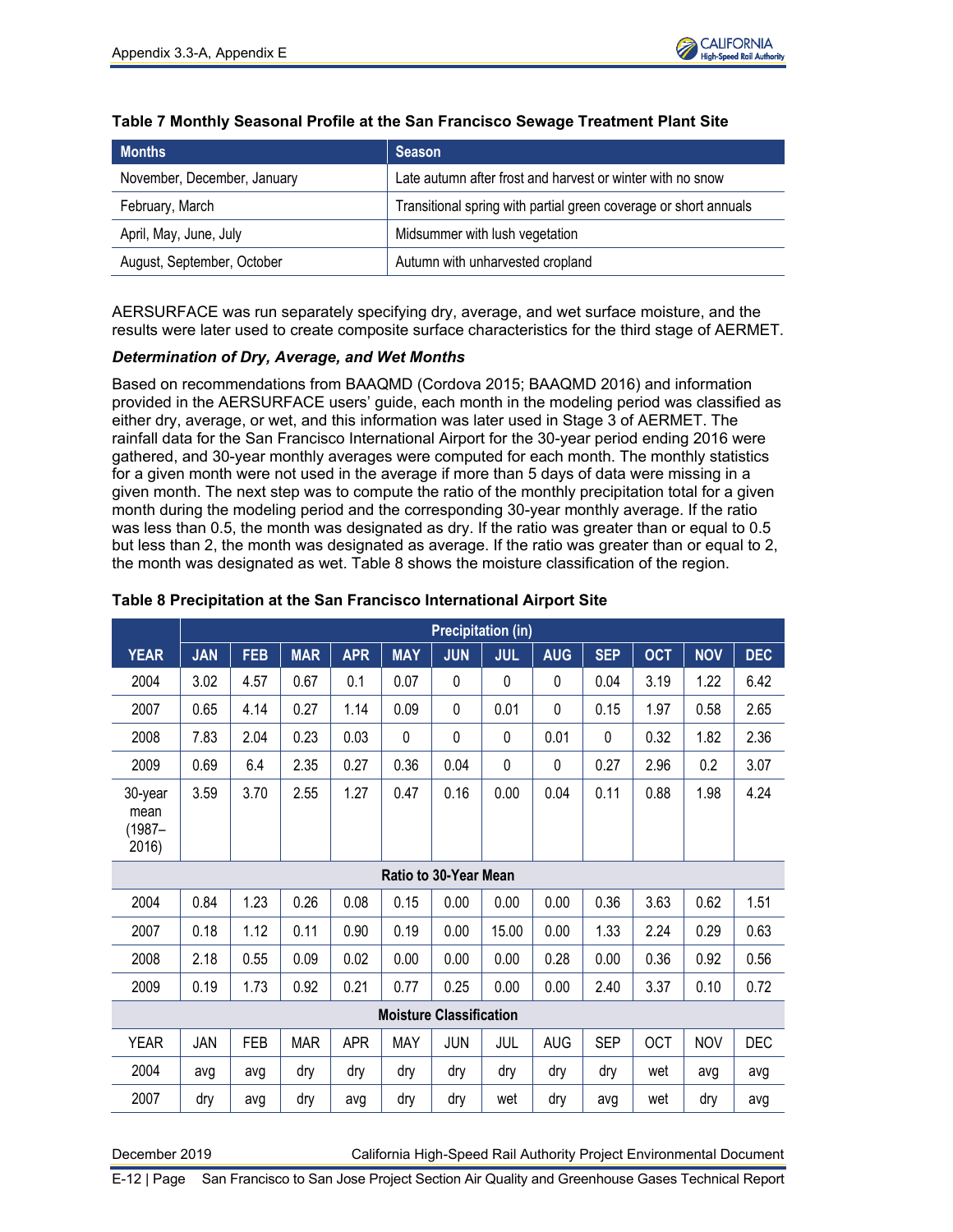

|             |            | <b>Precipitation (in)</b> |            |            |            |            |            |            |            |     |            |     |
|-------------|------------|---------------------------|------------|------------|------------|------------|------------|------------|------------|-----|------------|-----|
| <b>YEAR</b> | <b>JAN</b> | <b>FEB</b>                | <b>MAR</b> | <b>APR</b> | <b>MAY</b> | <b>JUN</b> | <b>JUL</b> | <b>AUG</b> | <b>SEP</b> | OCT | <b>NOV</b> | DEC |
| 2008        | wet        | avg                       | drv        | drv        | dr۷        | drv        | drv        | drv        | drv        | dr۷ | avq        | avg |
| 2009        | drv        | avg                       | avg        | dry        | avg        | dry        | drv        | drv        | wet        | wet | drv        | avg |

*Source: WRCC 2017* avg = average  $in = inches$ 

## *AERMET*

Version 16126 of AERMET was used to process the meteorological data. The first step used data from the Oakland upper-air soundings with the MODIFY option turned on. San Francisco International Airport data were used for the SURFACE portion of the processing, and San Francisco Sanitary Landfill on-site data were used for the ONSITE portion. The missing flags were set per BAAQMD recommendations (Cordova 2015; BAAQMD 2016) and are shown in Tables 9 and 10.

**Table 9 AERMET Single-Value and Date/Time Variable Descriptions and Quality Assurance Values**

| <b>AERMET</b><br><b>Name</b> | <b>Description</b> | <b>Units</b>       | <b>Missing</b><br><b>Indicator</b> | Lower<br><b>Bound</b> | <b>Type</b> | <b>Upper</b><br><b>Bound</b> |
|------------------------------|--------------------|--------------------|------------------------------------|-----------------------|-------------|------------------------------|
| <b>OSDY</b>                  | Day                |                    | -9                                 |                       | $\leq$      | 31                           |
| <b>OSMP</b>                  | Month              |                    | -9                                 |                       | <=          | 12                           |
| <b>OSYR</b>                  | Year               |                    | -9                                 | 0                     | $\leq$      | 99                           |
| <b>OSHR</b>                  | Hour               |                    | -9                                 | 0                     | $\leq$      | 24                           |
| <b>PAMT</b>                  | Precipitation      | cm                 | 999                                | 0                     | $\leq$      | 100                          |
| <b>INSO</b>                  | Insolation         | watts/square meter | 9999                               | 0                     | <           | 1250                         |

*Sources: Cordova 2015; BAAQMD 2016; USEPA 2016* cm = centimeters

#### **Table 10 AERMET Multi-Value Variable Descriptions and Quality Assurance Values**

| <b>AERMET</b><br><b>Name</b> | <b>Description</b>                  | <b>Units</b>       | <b>Missing</b><br><b>Indicator</b> | Lower<br><b>Bound</b> | <b>Type</b>              | <b>Upper</b><br><b>Bound</b> |
|------------------------------|-------------------------------------|--------------------|------------------------------------|-----------------------|--------------------------|------------------------------|
| <b>TT01</b>                  | Temperature                         | degrees Centigrade | 99                                 | $-30$                 | <                        | 46                           |
| <b>WS01</b>                  | Wind speed                          | meters / second    | 999                                | 0                     | $\overline{\phantom{0}}$ | 50                           |
| WD01                         | Wind direction                      | degrees from north | 999                                | 0                     | <=                       | 360                          |
| RH <sub>01</sub>             | Relative humidity                   | percent            | 999                                | 0                     | <=                       | 100                          |
| DP01                         | Dew-point temperature               | degrees Centigrade | 99                                 | -65                   | <                        | 35                           |
| <b>SA01</b>                  | Standard deviation, horizontal wind | degrees            | 999                                | 0                     | <                        | 104                          |

*Source: Cordova 2015; BAAQD 2016; USEPA 2016*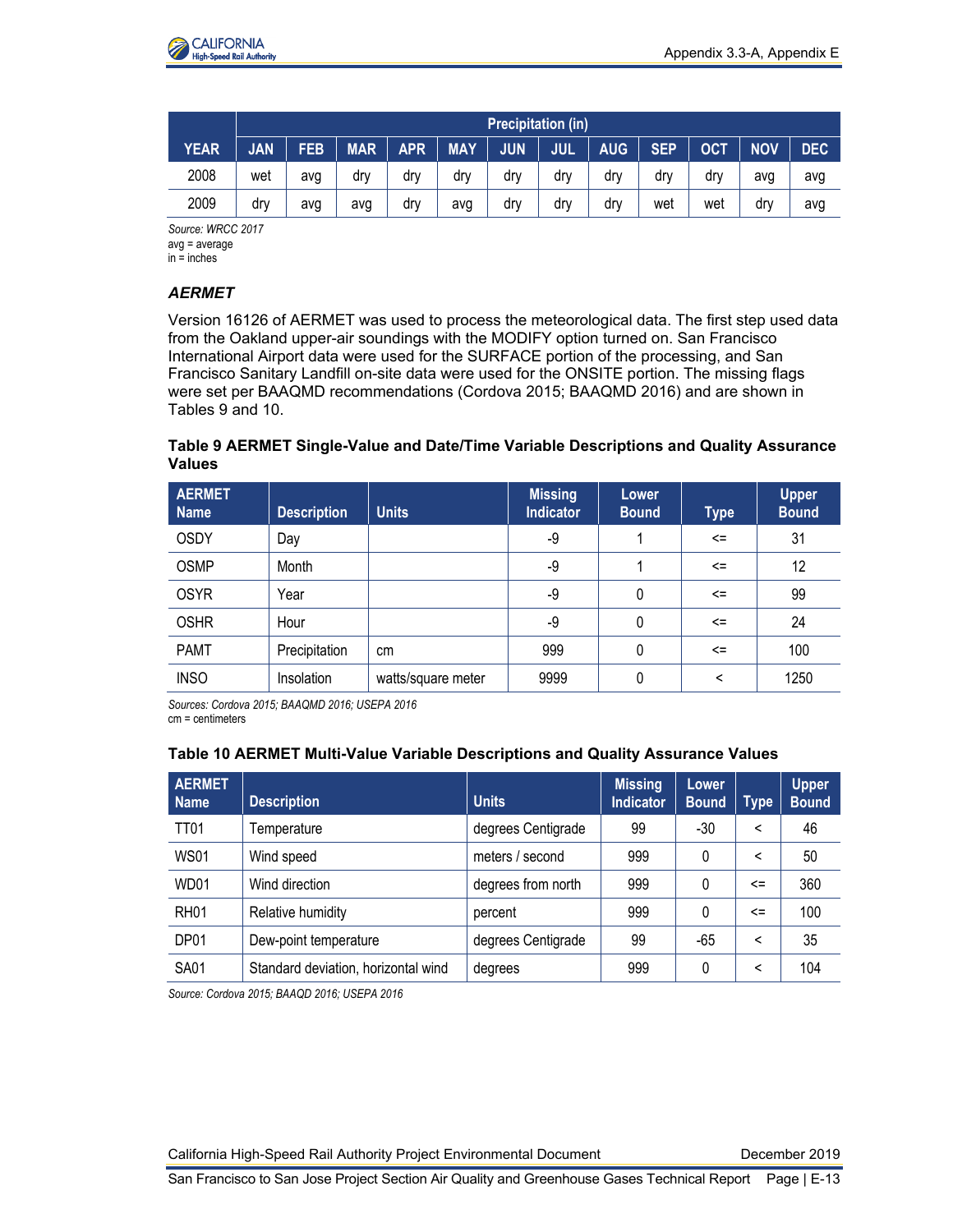The second step was a simple merging of the quality assurance files produced from step one. The third step was to set the following option per BAAQMD suggestion (Cordova 2015; BAAQMD 2016):

METHOD TEMP SUB TT was turned on; therefore, temperature substitution from the NWS site was performed.

This final step was repeated separately for each of the 5 years. The surface characteristics portions of the input files were created by using the AERSURFACE output corresponding to the moisture characteristics of each month and year. The output message and report files were checked for error messages. The error messages were examined and the errors were corrected when possible. Warning messages were also reviewed. In some cases, changes in inputs were made based on warnings (e.g., discrepancies in elevations provided in site list files and in the actual data). In other cases, they were left unchanged (e.g., variations in elevations throughout the data files). Other warnings regarding missing data and substituted data were noted, but no changes were made to the data

## *5.1.2.2 San Francisco International Airport*

The National Weather Service collected representative meteorological data available from an instrumented tower located in San Francisco International Airport for the period 2011–2015. Use of this data required AERMET processing for use in the AERMOD model. Meteorological data used in the creation of the San Francisco International Airport AERMET data for input to AERMOD are shown in Table 11.

| Site ID    | <b>Site Name</b>                         | Latitude<br>(deg N) | Longitude<br>$(\deg W)$ | <b>Elevation</b><br>(m) | <b>Source of Data</b>                                                 |
|------------|------------------------------------------|---------------------|-------------------------|-------------------------|-----------------------------------------------------------------------|
| 23234/KSFO | San<br>Francisco<br>Int'l Airport        | 37.362              | $-112.365$              | 2.4                     | ftp://ftp.ncdc.noaa.gov/pub/data/noaa/                                |
| 23234/KSFO | San<br>Francisco<br>Int'l Airport        | 37.362              | $-112.365$              | 2.4                     | 1-min ASOS data:<br>ftp://ftp.ncdc.noaa.gov/pub/data/asos-<br>onemin/ |
| 23230/OAK  | Metropolitan<br>Oakland Int'l<br>Airport | 37.75               | $-122.220$              | 6                       | http://esrl.noaa.gov/raobs/                                           |
| 047769     | San<br>Francisco<br>Int'l Airport        | 37.362              | $-112.365$              | 6                       | http://www.wrcc.dri.edu/cgi-<br>bin/cliMAIN.pl?ca7769                 |

### **Table 11 Meteorological Data for AERMET Processing at the San Francisco International Airport**

*Sources: BAAQMD 2017; NOAA 2017a, 2017b; WRCC 2017*

BAAQMD = Bay Area Air Quality Management District

deg N = degrees north

deg W = degrees west Int'l = International

 $m =$  meters

The surface data for the San Francisco International Airport site were obtained from the National Weather Service as 1-minute data processed using AERMINUTE for wind data and the remaining surface meteorological data were obtained from the 1-hour NWS integrated hourly surface data files for the period 2011–2015. These represent the surface meteorological conditions portion of AERMET. Upon the suggestion of the BAAQMD (Cordova 2015; BAAQMD 2016), data from San Francisco International Airport were used for cloud cover and for the precipitation and to determine surface moisture conditions to be used in AERSURFACE. Data from the Oakland

December 2019 California High-Speed Rail Authority Project Environmental Document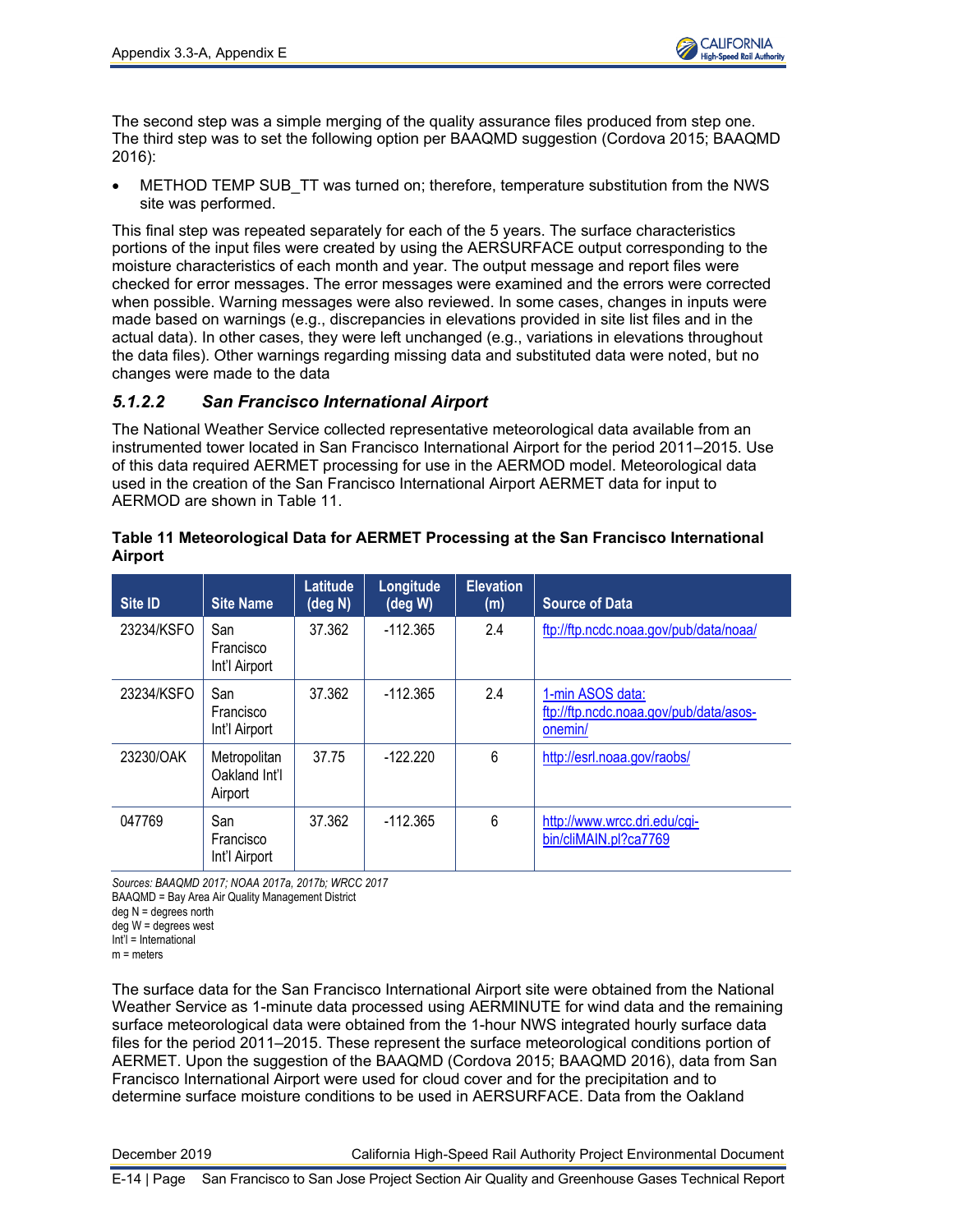

upper-air site at Metropolitan Oakland International Airport were used to represent conditions aloft.

## *AERSURFACE Processing*

The NLCD92 (Vogelmann et al. 2001) was downloaded and used with AERSURFACE (version 13016) to provide the surface parameters needed for the third stage of AERMET. The coordinates of the San Francisco International Airport meteorological site were used to determine surface characteristics in AERSURFACE. AERSURFACE was run with specifications that the area was not arid and that the site was at an airport. Per the BAAQMD's recommendation (Cordova 2015; BAAQMD 2016), twelve 30-degree sectors were used for San Francisco International Airport to account for variations in land cover near the measurement site. The study radius for surface roughness was set at 1 kilometer. The monthly seasonal profile used is shown in Table 12.

#### **Table 12 Monthly Seasonal Profile at the San Francisco Sewage Treatment Plant Site**

| <b>Months</b>               | Season                                                           |
|-----------------------------|------------------------------------------------------------------|
| November, December, January | Late autumn after frost and harvest or winter with no snow       |
| February, March             | Transitional spring with partial green coverage or short annuals |
| April, May, June, July      | Midsummer with lush vegetation                                   |
| August, September, October  | Autumn with unharvested cropland                                 |
|                             |                                                                  |

AERSURFACE was run separately specifying dry, average, and wet surface moisture, and the results were later used to create composite surface characteristics for the third stage of AERMET.

#### *Determination of Dry, Average, and Wet Months*

Based on recommendations from the BAAQMD (Cordova 2015; BAAQMD 2016) and information provided in the AERSURFACE users' guide, each month in the modeling period was classified as either dry, average, or wet, and this information was later used in Stage 3 of AERMET. The rainfall data for the San Francisco International Airport for the 30-year period ending 2016 were gathered, and 30-year monthly averages were computed for each month. The monthly statistics for a given month were not used in the average if more than 5 days of data were missing in a given month. The next step was to compute the ratio of the monthly precipitation total for a given month during the modeling period and the corresponding 30-year monthly average. If the ratio was less than 0.5, the month was designated as dry. If the ratio was greater than or equal to 0.5 but less than 2, the month was designated as average. If the ratio was greater than or equal to 2, the month was designated as wet. Table 13 shows the moisture classification of the region.

|                                 | <b>Precipitation (in)</b> |            |            |            |              |            |            |            |            |            |            |            |
|---------------------------------|---------------------------|------------|------------|------------|--------------|------------|------------|------------|------------|------------|------------|------------|
| <b>YEAR</b>                     | <b>JAN</b>                | <b>FEB</b> | <b>MAR</b> | <b>APR</b> | <b>MAY</b>   | <b>JUN</b> | <b>JUL</b> | <b>AUG</b> | <b>SEP</b> | <b>OCT</b> | <b>NOV</b> | <b>DEC</b> |
| 2011                            | 0.94                      | 4.79       | 5.7        | 0.33       | 0.47         | 1.49       | 0          | 0          | 0.01       | 1.18       | 1.55       | 0.13       |
| 2012                            | 2.16                      | 0.66       | 4.76       | 2.79       | $\mathbf{0}$ | 0.09       | 0          | 0          | 0          | 0.7        | 4.06       | 6.24       |
| 2013                            | 0.2                       | 0.67       | 0.49       | 0.47       | 0.01         | 0.05       | 0          | 0          | 0.23       | 0          | 0.91       | 0.35       |
| 2014                            | 0.01                      | 3.76       | 1.93       | 1.61       | 0            | 0          | 0          | 0          | 0.42       | 0.31       | 1.99       | 10.66      |
| 2015                            | 0.00                      | 2.01       | 0.06       | 1.28       | 0.02         | 0.26       | 0          | 0          | 0.02       | 0          | 1.42       | 3.37       |
| 30-year mean<br>$(1987 - 2016)$ | 3.59                      | 3.70       | 2.55       | 1.27       | 0.47         | 0.16       | 0.00       | 0.04       | 0.11       | 0.88       | 1.98       | 4.24       |

#### **Table 13 Precipitation at the San Francisco International Airport Site**

California High-Speed Rail Authority Project Environmental Document December 2019

San Francisco to San Jose Project Section Air Quality and Greenhouse Gases Technical Report Page | E-15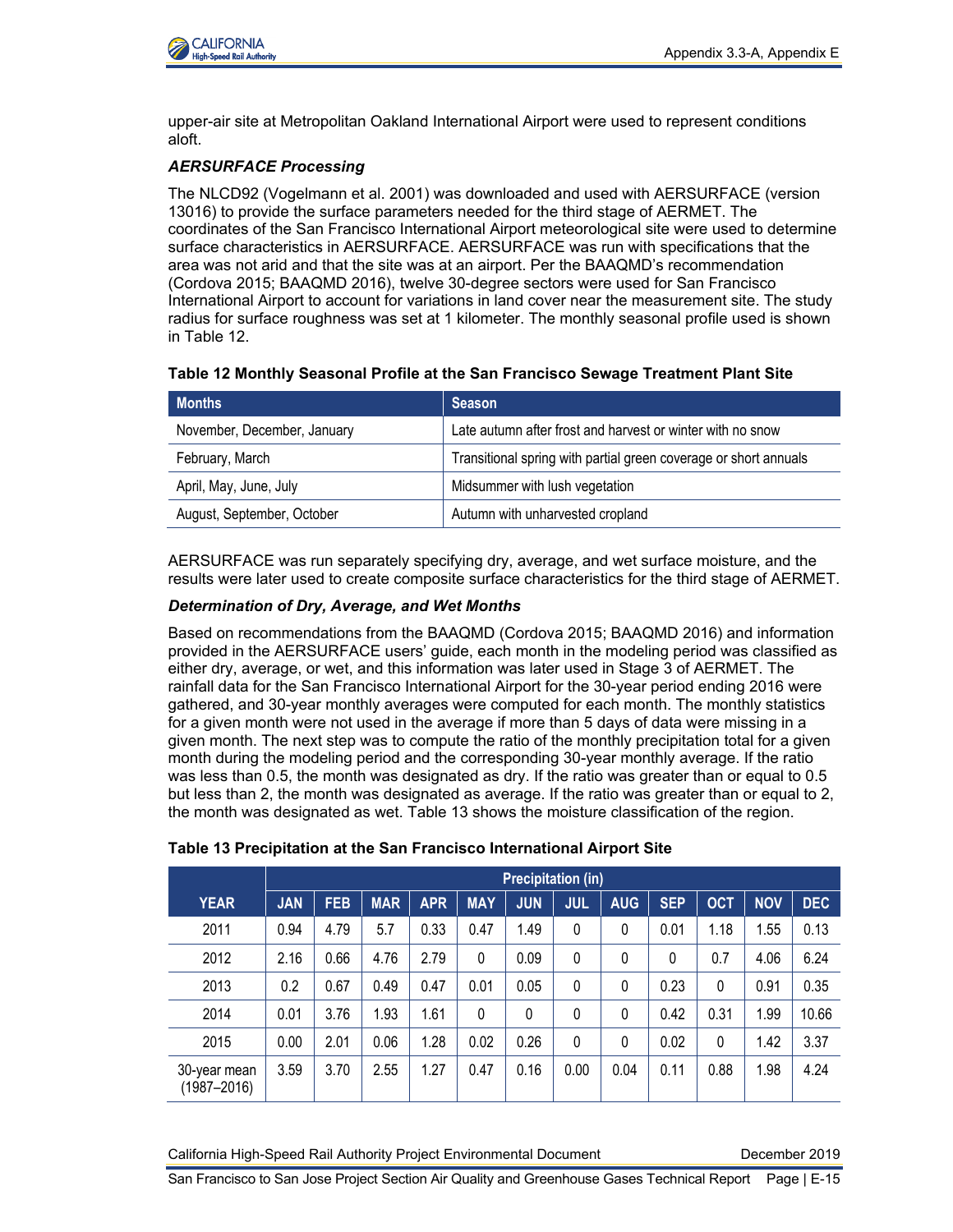

|             |                       |            |            |            |            | <b>Precipitation (in)</b>      |            |            |            |            |            |            |
|-------------|-----------------------|------------|------------|------------|------------|--------------------------------|------------|------------|------------|------------|------------|------------|
| <b>YEAR</b> | <b>JAN</b>            | <b>FEB</b> | <b>MAR</b> | <b>APR</b> | <b>MAY</b> | <b>JUN</b>                     | <b>JUL</b> | <b>AUG</b> | <b>SEP</b> | <b>OCT</b> | <b>NOV</b> | <b>DEC</b> |
|             | Ratio to 30-Year Mean |            |            |            |            |                                |            |            |            |            |            |            |
| 2011        | 0.26                  | 1.29       | 2.23       | 0.26       | 1.01       | 9.27                           | 0.00       | 0.00       | 0.09       | 1.34       | 0.78       | 0.03       |
| 2012        | 0.60                  | 0.18       | 1.86       | 2.20       | 0.00       | 0.56                           | 0.00       | 0.00       | 0.00       | 0.80       | 2.05       | 1.47       |
| 2013        | 0.06                  | 0.18       | 0.19       | 0.37       | 0.02       | 0.31                           | 0.00       | 0.00       | 2.04       | 0.00       | 0.46       | 0.08       |
| 2014        | 0.00                  | 1.02       | 0.76       | 1.27       | 0.00       | 0.00                           | 0.00       | 0.00       | 3.73       | 0.35       | 1.01       | 2.51       |
| 2015        | 0.00                  | 0.54       | 0.02       | 1.01       | 0.04       | 1.62                           | 0.00       | 0.00       | 0.18       | 0.00       | 0.72       | 0.79       |
|             |                       |            |            |            |            | <b>Moisture Classification</b> |            |            |            |            |            |            |
| <b>YEAR</b> | JAN                   | <b>FEB</b> | <b>MAR</b> | <b>APR</b> | MAY        | JUN                            | JUL        | <b>AUG</b> | <b>SEP</b> | <b>OCT</b> | <b>NOV</b> | <b>DEC</b> |
| 2011        | dry                   | avg        | wet        | dry        | avg        | wet                            | dry        | dry        | dry        | avg        | avg        | dry        |
| 2012        | avg                   | dry        | avg        | wet        | dry        | avg                            | dry        | dry        | dry        | avg        | wet        | avg        |
| 2013        | dry                   | dry        | dry        | dry        | dry        | dry                            | dry        | dry        | wet        | dry        | dry        | dry        |
| 2014        | dry                   | avg        | avg        | avg        | dry        | dry                            | dry        | dry        | wet        | dry        | avg        | wet        |
| 2015        | dry                   | avg        | dry        | avg        | dry        | avq                            | dry        | dry        | dry        | dry        | avq        | avg        |

*Source: WRCC 2017* avg = average

in = inches

## *AERMET*

Version 16126 of AERMET was used to process the meteorological data. The first step used data from the Oakland upper-air soundings with the MODIFY option turned on. San Francisco International Airport data were used for the SURFACE portion of the processing, and San Francisco International Airport on-site data were used for the ONSITE portion for cloud cover and temperature. AERMINUTE Version 15272 was run using the 1-minute San Francisco International Airport observational data to create the hourly average wind data The missing flags were set per BAAQMD recommendations (Cordova 2015; BAAQMD 2016) and are shown in Tables 14 and 15.

## **Table 14 AERMET Single-Value and Date/Time Variable Descriptions and Quality Assurance Values**

| <b>AERMET</b><br><b>Name</b> | <b>Description</b> | <b>Units</b>       | <b>Missing</b><br><b>Indicator</b> | Lower<br><b>Bound</b> | <b>Type</b>  | <b>Upper Bound</b> |
|------------------------------|--------------------|--------------------|------------------------------------|-----------------------|--------------|--------------------|
| <b>OSDY</b>                  | Day                |                    | -9                                 |                       | $\leq$       | 31                 |
| <b>OSMP</b>                  | Month              |                    | -9                                 |                       | $\leq$       | 12                 |
| <b>OSYR</b>                  | Year               |                    | -9                                 | 0                     | $\leq$       | 99                 |
| <b>OSHR</b>                  | Hour               |                    | -9                                 | 0                     | $\leq$       | 24                 |
| <b>PAMT</b>                  | Precipitation      | cm                 | 999                                | 0                     | $\leq$       | 100                |
| <b>INSO</b>                  | Insolation         | watts/square meter | 9999                               | 0                     | $\checkmark$ | 1250               |

*Sources: Cordova 2015; BAAQMD 2016; USEPA 2016*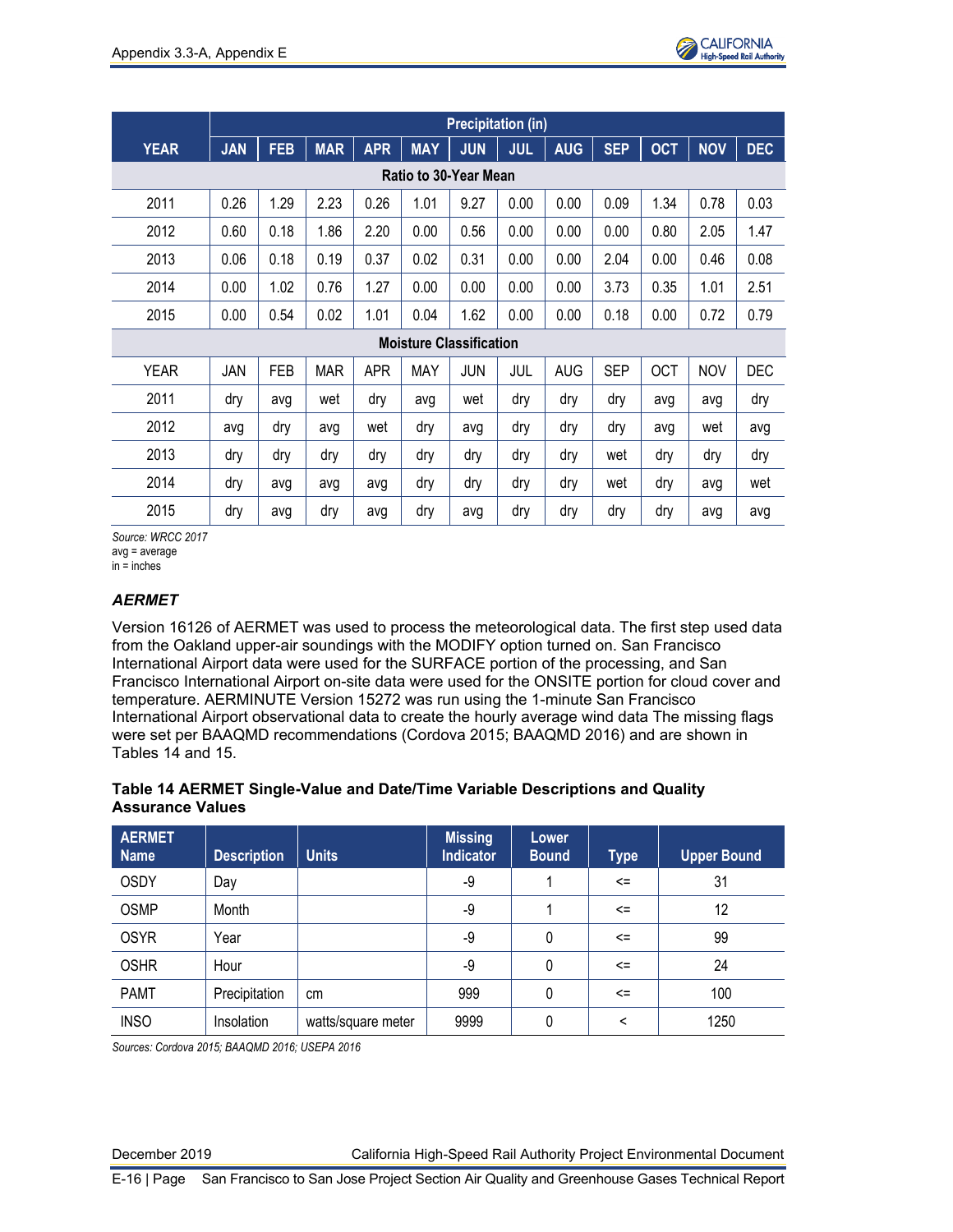

| <b>AERMET</b><br><b>Name</b> | <b>Description</b>                 | <b>Units</b>       | <b>Missing</b><br><b>Indicator</b> | Lower<br><b>Bound</b> | <b>Type</b> | <b>Upper</b><br><b>Bound</b> |
|------------------------------|------------------------------------|--------------------|------------------------------------|-----------------------|-------------|------------------------------|
| <b>TT01</b>                  | Temperature                        | degrees Centigrade | 99                                 | $-30$                 | ≺           | 46                           |
| <b>WS01</b>                  | Wind speed                         | meters / second    | 999                                | 0                     | ≺           | 50                           |
| WD01                         | Wind direction                     | degrees from north | 999                                | 0                     | $\leq$      | 360                          |
| <b>RH01</b>                  | Relative humidity                  | percent            | 999                                | 0                     | $\leq$      | 100                          |
| DP01                         | Dew-point temperature              | degrees Centigrade | 99                                 | -65                   | ≺           | 35                           |
| <b>SA01</b>                  | Standard deviation horizontal wind | degrees            | 999                                | 0                     | ≺           | 104                          |

#### **Table 15 AERMET Multi-Value Variable Descriptions and Quality Assurance Values**

*Source: Cordova 2015; BAAQD 2016; USEPA 2016*

The second step was a simple merging of the quality assurance files produced from step one. The third step was to set the following options per BAAQMD suggestion (Cordova 2015; BAAQMD 2016):

- METHOD TEMP SUB TT was turned on, therefore, temperature substitution from the NWS site was performed.
- METHOD WIND DIR RANDOM, was included to randomize the NWS wind directions.

This final step was repeated separately for each of the 5 years. The surface characteristics portions of the input files were created by using the AERSURFACE output corresponding to the moisture characteristics of each month and year. The output message and report files were checked for error messages. The error messages were examined and the errors were corrected when possible. Warning messages were also reviewed. In some cases, changes in inputs were made based on warnings (e.g., discrepancies in elevations provided in site list files and in the actual data). In other cases, they were left unchanged (e.g., variations in elevations throughout the data files). Other warnings regarding missing data and substituted data were noted, but no changes were made to the data.

## *5.1.2.3 San Mateo Sewage Treatment Plant*

The BAAQMD had representative meteorological data available from an instrumented tower located in San Mateo Sewage Treatment Plant for the period 2011–2015. Use of this data required AERMET processing for use in the AERMOD model. Meteorological data used in the creation of the San Mateo Sewage Treatment Plant AERMET data for input to AERMOD are shown in Table 16.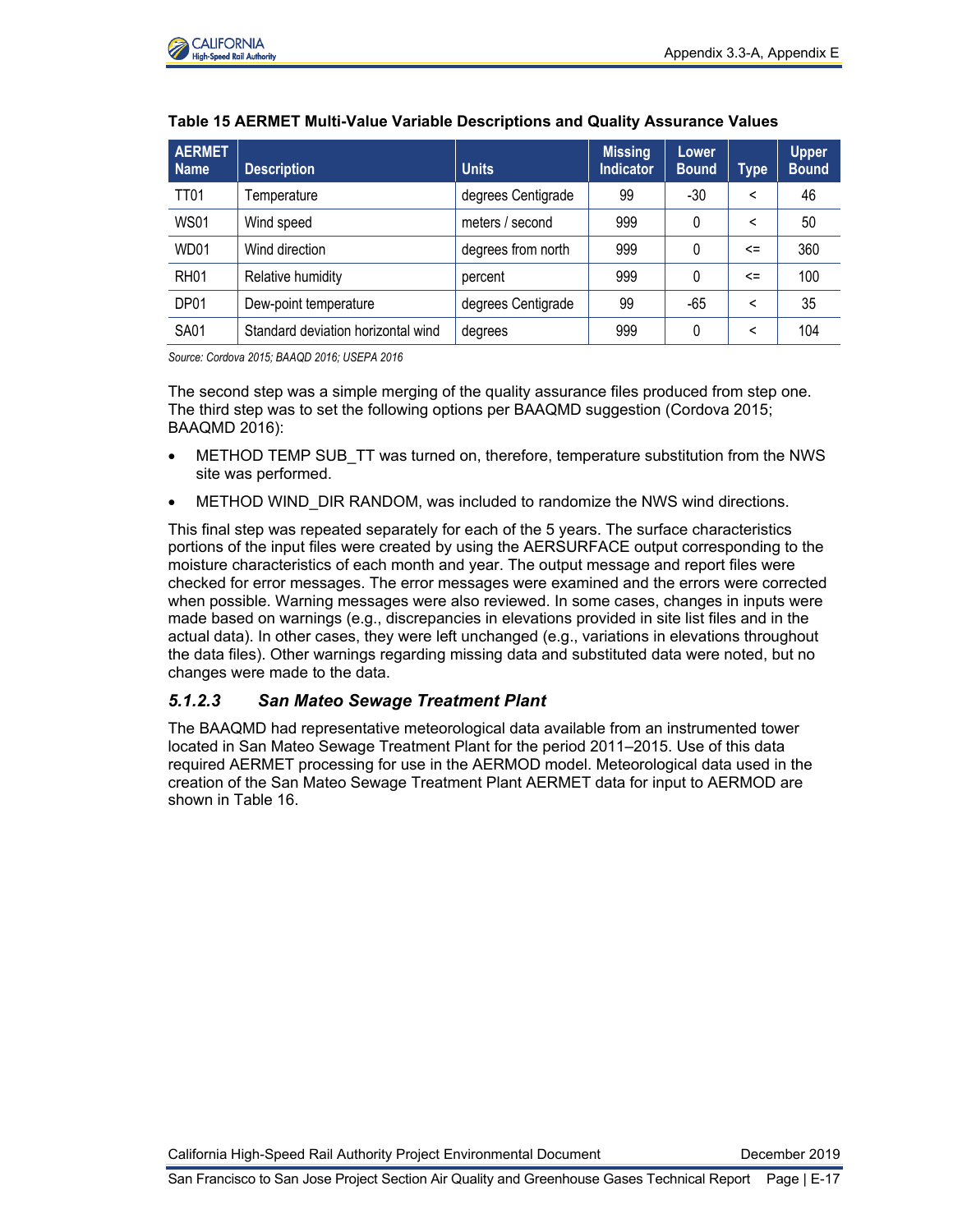

## **Table 16 Meteorological Data for AERMET Processing at the San Mateo Sewage Treatment Plant**

| Site ID    | <b>Site Name</b>                      | Latitude<br>(deg N) | Longitude<br>deg W | <b>Elevation</b><br>(m) | <b>Source of Data</b>                                 |
|------------|---------------------------------------|---------------------|--------------------|-------------------------|-------------------------------------------------------|
| 6801       | San Mateo Sewage<br>Treatment Plant   | 37.570              | $-122.295$         | 9.0                     | <b>BAAOMD</b>                                         |
| 23234/KSFO | San Francisco Int'l<br>Airport        | 37.362              | $-112.365$         | 2.4                     | ftp://ftp.ncdc.noaa.gov/pub/data/noaa/                |
| 23230/OAK  | Metropolitan Oakland<br>Int'l Airport | 37.75               | $-122.220$         | 6                       | http://esrl.noaa.gov/raobs/                           |
| 047769     | San Francisco Int'l<br>Airport        | 37.362              | $-112.365$         | 6                       | http://www.wrcc.dri.edu/cgi-<br>bin/cliMAIN.pl?ca7769 |

*Sources: BAAQMD 2017; NOAA 2017a, 2017b; WRCC 2017*

BAAQMD = Bay Area Air Quality Management District

deg N = degrees north

deg W = degrees west Int'l = International

m = meters

The surface data for the San Mateo Sewage Treatment Plant site were obtained from the Bay Area Air Quality Management in the ONSITE format for the period 2011–2015. These represent the surface meteorological conditions portion of AERMET. Upon the suggestion of the BAAQMD (Cordova 2015; BAAQMD 2016), data from San Francisco International Airport were used for cloud cover and for the precipitation and to determine surface moisture conditions to be used in AERSURFACE. Data from the Oakland upper-air site at Metropolitan Oakland International Airport were used to represent conditions aloft.

## *AERSURFACE Processing*

The NLCD92 (Vogelmann et al. 2001) was downloaded and used with AERSURFACE (version 13016) to provide the surface parameters for the third stage of AERMET. The coordinates of the San Mateo Sewage Treatment Plant meteorological site were used to determine surface characteristics in AERSURFACE. AERSURFACE was run with specifications that the area was not arid and that the site was not at an airport. Per the BAAQMD's recommendation (Cordova 2015; BAAQMD 2016), twelve 30-degree sectors were used for San Francisco International Airport to account for variations in land cover near the measurement site. The study radius for surface roughness was set at 1 kilometer. The monthly seasonal profile used is shown in Table 17.

| <b>Months</b>               | Season                                                           |
|-----------------------------|------------------------------------------------------------------|
| November, December, January | Late autumn after frost and harvest or winter with no snow       |
| February, March             | Transitional spring with partial green coverage or short annuals |
| April, May, June, July      | Midsummer with lush vegetation                                   |
| August, September, October  | Autumn with unharvested cropland                                 |

## **Table 17 Monthly Seasonal Profile at the San Mateo Sewage Treatment Plant Site**

AERSURFACE was run separately specifying dry, average, and wet surface moisture, and the results were later used to create composite surface characteristics for the third stage of AERMET.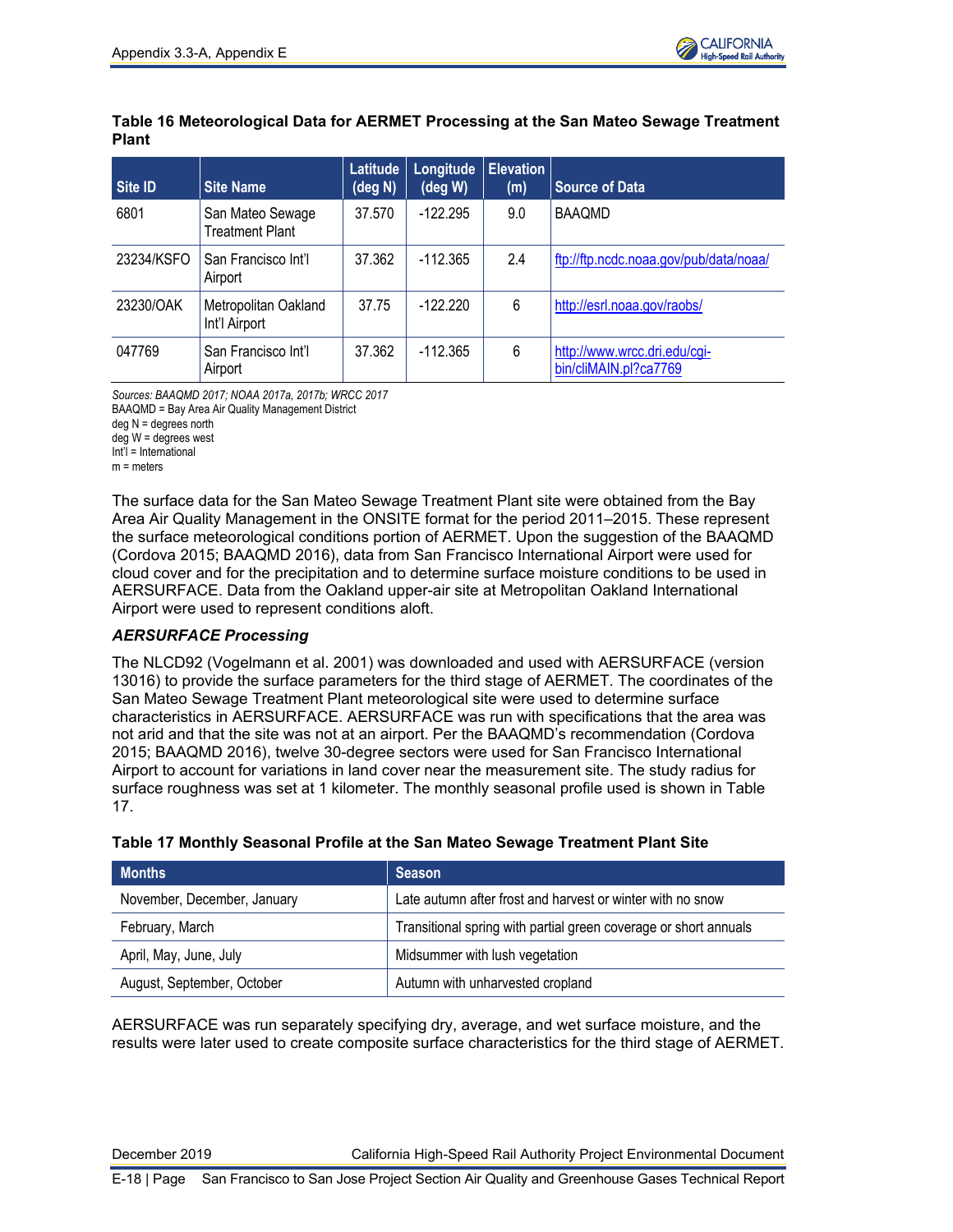

#### *Determination of Dry, Average, and Wet Months*

Based on recommendations from BAAQMD (Cordova 2015; BAAQMD 2016) and information provided in the AERSURFACE users' guide, each month in the modeling period was classified as either dry, average, or wet, and this information was later used in Stage 3 of AERMET. The rainfall data for the San Mateo Sewage Treatment Plant site for the 30-year period ending 2016 were gathered, and 30-year monthly averages were computed for each month. The monthly statistics for a given month were not used in the average if more than 5 days of data were missing in a given month. The next step was to compute the ratio of the monthly precipitation total for a given month during the modeling period and the corresponding 30-year monthly average. If the ratio was less than 0.5, the month was designated as dry. If the ratio was greater than or equal to 0.5 but less than 2, the month was designated as average. If the ratio was greater than or equal to 2, the month was designated as wet. Table 18 shows the moisture classification of the region.

|                                      | <b>Precipitation (in)</b> |            |            |            |                                |            |              |             |            |            |            |            |
|--------------------------------------|---------------------------|------------|------------|------------|--------------------------------|------------|--------------|-------------|------------|------------|------------|------------|
| <b>YEAR</b>                          | <b>JAN</b>                | <b>FEB</b> | <b>MAR</b> | <b>APR</b> | <b>MAY</b>                     | <b>JUN</b> | <b>JUL</b>   | <b>AUG</b>  | <b>SEP</b> | <b>OCT</b> | <b>NOV</b> | <b>DEC</b> |
| 2011                                 | 0.94                      | 4.79       | 5.7        | 0.33       | 0.47                           | 1.49       | $\mathbf{0}$ | $\mathbf 0$ | 0.01       | 1.18       | 1.55       | 0.13       |
| 2012                                 | 2.16                      | 0.66       | 4.76       | 2.79       | $\mathbf 0$                    | 0.09       | $\mathbf 0$  | $\mathbf 0$ | 0          | 0.7        | 4.06       | 6.24       |
| 2013                                 | 0.2                       | 0.67       | 0.49       | 0.47       | 0.01                           | 0.05       | $\mathbf 0$  | 0           | 0.23       | 0          | 0.91       | 0.35       |
| 2014                                 | 0.01                      | 3.76       | 1.93       | 1.61       | $\mathbf 0$                    | 0          | $\mathbf 0$  | $\mathbf 0$ | 0.42       | 0.31       | 1.99       | 10.66      |
| 2015                                 | 0.00                      | 2.01       | 0.06       | 1.28       | 0.02                           | 0.26       | $\mathbf 0$  | $\mathbf 0$ | 0.02       | 0          | 1.42       | 3.37       |
| 30-year<br>mean<br>$(1987 -$<br>2016 | 3.59                      | 3.70       | 2.55       | 1.27       | 0.47                           | 0.16       | 0.00         | 0.04        | 0.11       | 0.88       | 1.98       | 4.24       |
| Ratio to 30-Year Mean                |                           |            |            |            |                                |            |              |             |            |            |            |            |
| 2011                                 | 0.26                      | 1.29       | 2.23       | 0.26       | 1.01                           | 9.27       | 0.00         | 0.00        | 0.09       | 1.34       | 0.78       | 0.03       |
| 2012                                 | 0.60                      | 0.18       | 1.86       | 2.20       | 0.00                           | 0.56       | 0.00         | 0.00        | 0.00       | 0.80       | 2.05       | 1.47       |
| 2013                                 | 0.06                      | 0.18       | 0.19       | 0.37       | 0.02                           | 0.31       | 0.00         | 0.00        | 2.04       | 0.00       | 0.46       | 0.08       |
| 2014                                 | 0.00                      | 1.02       | 0.76       | 1.27       | 0.00                           | 0.00       | 0.00         | 0.00        | 3.73       | 0.35       | 1.01       | 2.51       |
| 2015                                 | 0.00                      | 0.54       | 0.02       | 1.01       | 0.04                           | 1.62       | 0.00         | 0.00        | 0.18       | 0.00       | 0.72       | 0.79       |
|                                      |                           |            |            |            | <b>Moisture Classification</b> |            |              |             |            |            |            |            |
| <b>YEAR</b>                          | JAN                       | <b>FEB</b> | <b>MAR</b> | <b>APR</b> | <b>MAY</b>                     | <b>JUN</b> | JUL          | <b>AUG</b>  | <b>SEP</b> | <b>OCT</b> | <b>NOV</b> | <b>DEC</b> |
| 2011                                 | dry                       | avg        | wet        | dry        | avg                            | wet        | dry          | dry         | dry        | avg        | avg        | dry        |
| 2012                                 | avg                       | dry        | avg        | wet        | dry                            | avg        | dry          | dry         | dry        | avg        | wet        | avg        |
| 2013                                 | dry                       | dry        | dry        | dry        | dry                            | dry        | dry          | dry         | wet        | dry        | dry        | dry        |
| 2014                                 | dry                       | avg        | avg        | avg        | dry                            | dry        | dry          | dry         | wet        | dry        | avg        | wet        |
| 2015                                 | dry                       | avg        | dry        | avg        | dry                            | avg        | dry          | dry         | dry        | dry        | avg        | avg        |

#### **Table 18 Precipitation at the San Mateo Sewage Treatment Plant Site**

*Source: WRCC 2017*

avg = average

 $in = inches$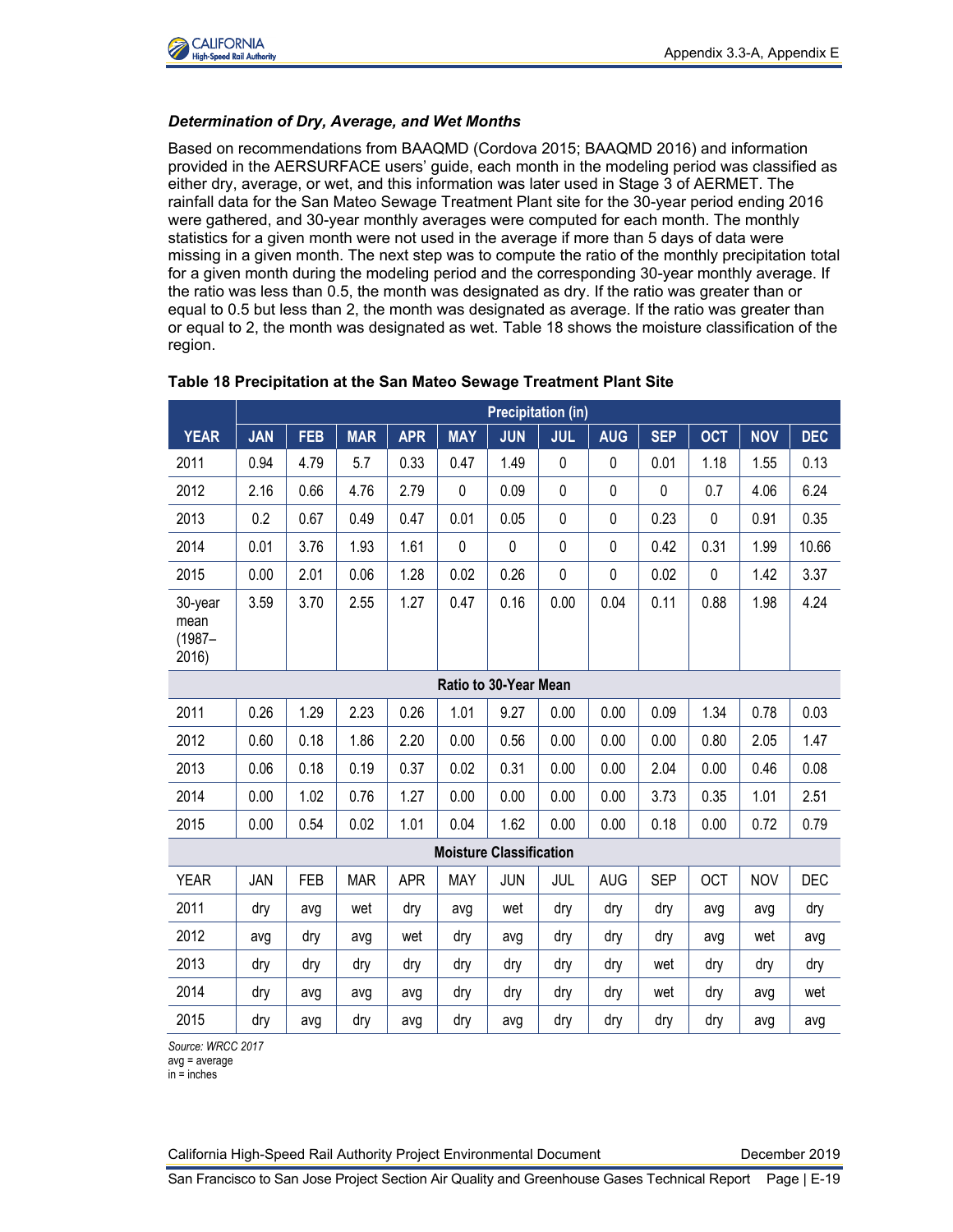

## *AERMET*

Version 16126 of AERMET was used to process the meteorological data. The first step used data from the Oakland upper-air soundings with the MODIFY option turned on. San Mateo Sewage Treatment Plant data were used for the SURFACE portion of the processing and in the ONSITE portion of the processing but with the San Francisco International Airport used for cloud cover and it's precipitation data used to determine surface moisture conditions to be used in AERSURFACE and the data from the Oakland upper-air site at Metropolitan Oakland International Airport were used to represent conditions aloft. The missing flags were set per BAAQMD recommendations (Cordova 2015; BAAQMD 2016) and are shown in Tables 19 and 20.

### **Table 19 AERMET Single-Value and Date/Time Variable Descriptions and Quality Assurance Values**

| <b>AERMET</b><br><b>Name</b> | <b>Description</b> | <b>Units</b>       | <b>Missing</b><br>Indicator | Lower<br><b>Bound</b> | <b>Type</b>              | <b>Upper Bound</b> |
|------------------------------|--------------------|--------------------|-----------------------------|-----------------------|--------------------------|--------------------|
| <b>OSDY</b>                  | Day                |                    | -9                          |                       | $\leq$                   | 31                 |
| <b>OSMP</b>                  | Month              |                    | -9                          |                       | $\leq$                   | 12                 |
| <b>OSYR</b>                  | Year               |                    | -9                          | 0                     | $\leq$                   | 99                 |
| <b>OSHR</b>                  | Hour               |                    | -9                          | 0                     | $\leq$                   | 24                 |
| <b>PAMT</b>                  | Precipitation      | cm                 | 999                         | 0                     | $\leq$                   | 100                |
| <b>INSO</b>                  | Insolation         | watts/square meter | 9999                        | 0                     | $\overline{\phantom{0}}$ | 1250               |

*Sources: Cordova 2015; BAAQMD 2016; USEPA 2016* cm = centimeters

#### **Table 20 AERMET Multi-value Variable Descriptions and Quality Assurance Values**

| <b>AERMET</b><br><b>Name</b> | <b>Description</b>                     | <b>Units</b>       | <b>Missing</b><br>Indicator | Lower<br><b>Bound</b> | <b>Type</b> | <b>Upper Bound</b> |
|------------------------------|----------------------------------------|--------------------|-----------------------------|-----------------------|-------------|--------------------|
| <b>TT01</b>                  | Temperature                            | degrees Centigrade | 99                          | -30                   | $\,<\,$     | 46                 |
| <b>WS01</b>                  | Wind speed                             | meters / second    | 999                         | 0                     | <           | 50                 |
| WD01                         | Wind direction                         | degrees from north | 999                         | $\Omega$              | $\leq$      | 360                |
| <b>RH01</b>                  | Relative humidity                      | percent            | 999                         | 0                     | $\leq$      | 100                |
| DP01                         | Dew-point<br>temperature               | degrees Centigrade | 99                          | -65                   | <           | 35                 |
| <b>SA01</b>                  | Standard deviation,<br>horizontal wind | degrees            | 999                         | 0                     | <           | 104                |

*Source: Cordova 2015; BAAQD 2016; USEPA 2016*

The second step was a simple merging of the quality assurance files produced from step one. The third step was to set the following option per BAAQMD suggestion (Cordova 2015; BAAQMD 2016):

METHOD TEMP SUB TT was turned on, therefore, temperature substitution from the NWS site was performed.

This final step was repeated separately for each of the 5 years. The surface characteristics portions of the input files were created by using the AERSURFACE output corresponding to the moisture characteristics of each month and year. The output message and report files were checked for error messages. The error messages were examined and the errors were corrected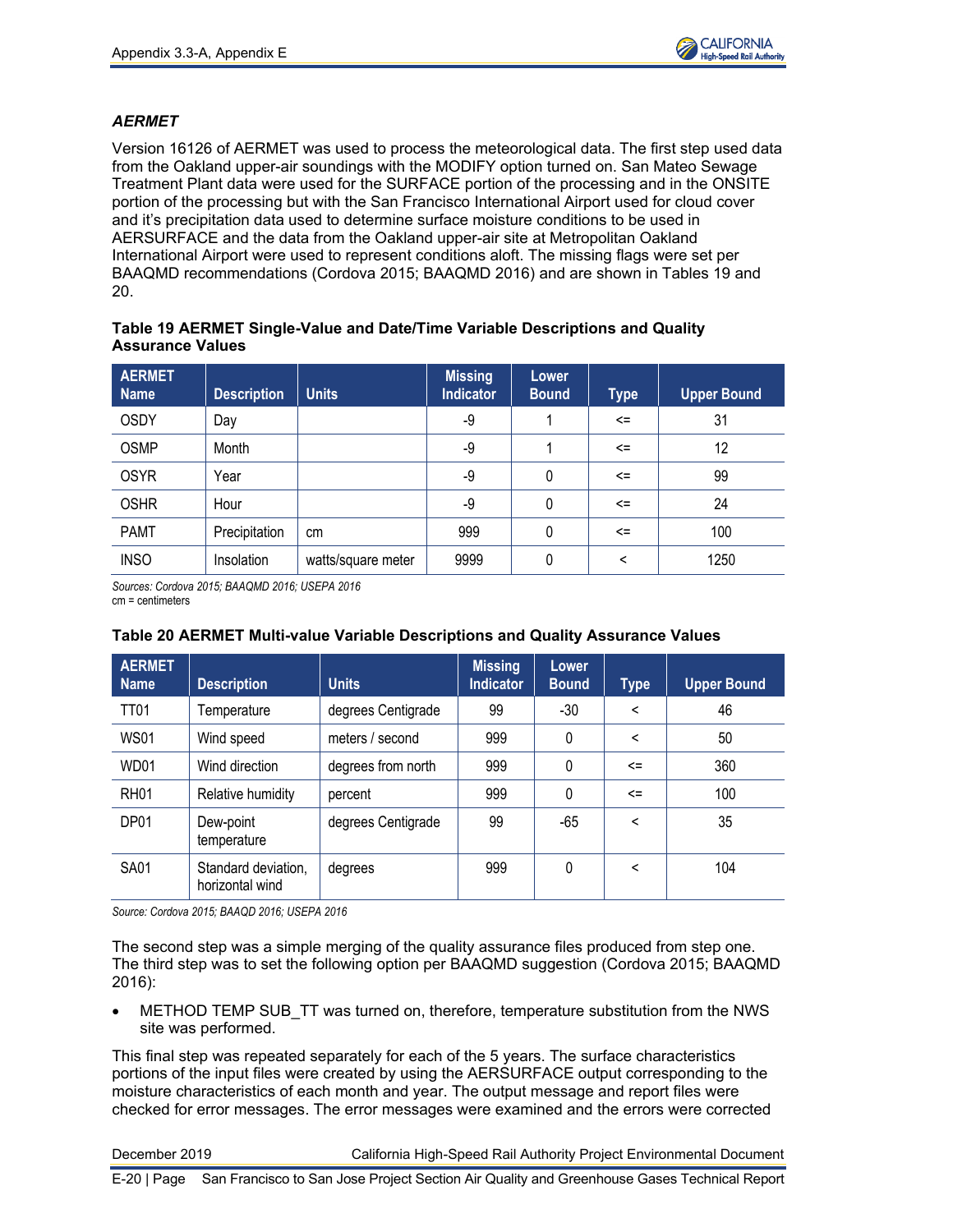when possible. Warning messages were also reviewed. In some cases, changes in inputs were made based on warnings (e.g., discrepancies in elevations provided in site list files and in the actual data). In other cases, they were left unchanged (e.g., variations in elevations throughout the data files). Other warnings regarding missing data and substituted data were noted, but no changes were made to the data.

## *5.1.2.4 San Carlos*

The BAAQMD had representative meteorological data available from an instrumented tower located in San Carlos for the periods 2010–2012 and 2014–2015. Use of this data required AERMET processing for use in the AERMOD model. Meteorological data used in the creation of the San Carlos AERMET data for input to AERMOD are shown in Table 21.

| Site ID    | <b>Site Name</b>                         | Latitude<br>(deg N) | Longitude<br>(deg W) | <b>Elevation</b><br>(m) | <b>Source of Data</b>                                 |
|------------|------------------------------------------|---------------------|----------------------|-------------------------|-------------------------------------------------------|
| 6901       | San Carlos                               | 37.517              | $-122.252$           | 1.0                     | <b>BAAQMD</b>                                         |
| 23234/KSFO | San Francisco<br>Int'l Airport           | 37.362              | $-112.365$           | 2.4                     | ftp://ftp.ncdc.noaa.gov/pub/data/noaa/                |
| 23230/OAK  | Metropolitan<br>Oakland Int'l<br>Airport | 37.75               | $-122.220$           | 6                       | http://esrl.noaa.gov/raobs/                           |
| 047769     | San Francisco<br>Int'l Airport           | 37.362              | $-112.365$           | 6                       | http://www.wrcc.dri.edu/cgi-<br>bin/cliMAIN.pl?ca7769 |

| Table 21 Meteorological Data for AERMET Processing at the San Carlos Site |  |
|---------------------------------------------------------------------------|--|
|---------------------------------------------------------------------------|--|

*Sources: BAAQMD 2017; NOAA 2017a, 2017b; WRCC 2017* BAAQMD = Bay Area Air Quality Management District deg N = degrees north

deg W = degrees west

Int'l = International

m = meters

The surface data for the San Carlos site were obtained from BAAQMD in the ONSITE format required by AERMET for the periods 2010–2012 and 2014–2015. The data were used to represent the surface meteorological condition portion of AERMET. Data completion collected from 2013 was not sufficient for processing into a complete meteorological dataset. Upon the suggestion of the BAAQMD (Cordova 2015; BAAQMD 2016), data from San Francisco International Airport were used for cloud cover when processing the ONSITE data and for the precipitation data from used to determine surface moisture conditions to be used in AERSURFACE, and the data from the Oakland upper-air site at Metropolitan Oakland International Airport were used to represent conditions aloft.

## *AERSURFACE Processing*

The NLCD92 (Vogelmann et al. 2001) was downloaded and used with AERSURFACE (version 13016) to provide the surface parameters needed for the third stage of AERMET. The coordinates of the San Carlos BAAQMD meteorological site were used to determine surface characteristics in AERSURFACE. AERSURFACE was run with specifications that the area was not arid and that the site was not at an airport. Per the BAAQMD's recommendation (Cordova 2015; BAAQMD 2016), twelve 30-degree sectors were used for San Carlos processing to account for variations in land cover near the measurement site. The study radius for surface roughness was set at 1 kilometer. The monthly seasonal profile used is shown in Table 22.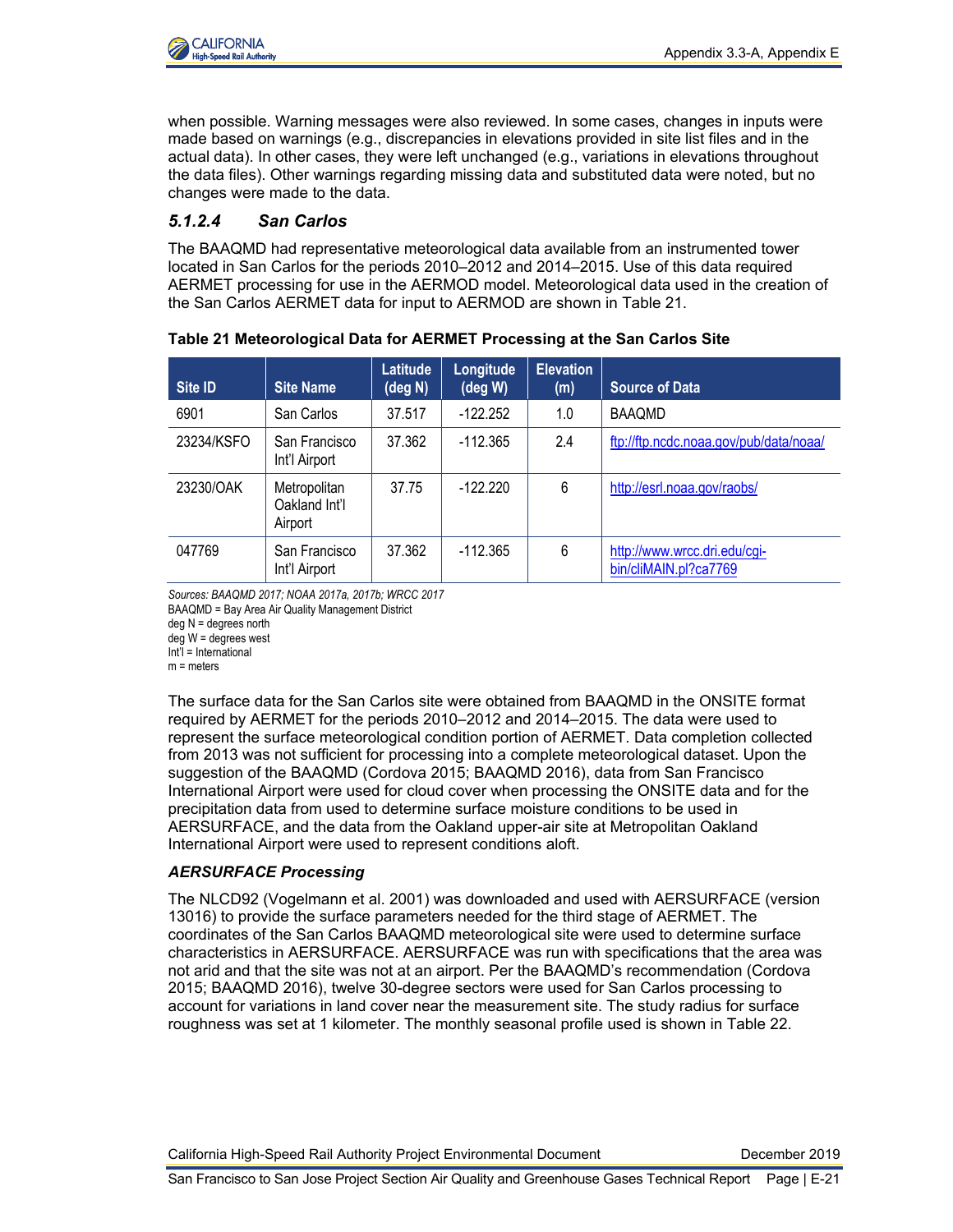

| <b>Months</b>               | <b>Season</b>                                                    |
|-----------------------------|------------------------------------------------------------------|
| November, December, January | Late autumn after frost and harvest or winter with no snow       |
| February, March             | Transitional spring with partial green coverage or short annuals |
| April, May, June, July      | Midsummer with lush vegetation                                   |
| August, September, October  | Autumn with unharvested cropland                                 |

### **Table 22 Monthly Seasonal Profile at the San Carlos Treatment Plant Site**

AERSURFACE was run separately specifying dry, average, and wet surface moisture, and the results were later used to create composite surface characteristics for the third stage of AERMET.

#### *Determination of Dry, Average, and Wet Months*

Based on recommendations from the BAAQMD (Cordova 2015; BAAQMD 2016) and information provided in the AERSURFACE users' guide, each month in the modeling period was classified as either dry, average, or wet, and this information was later used in Stage 3 of AERMET. The rainfall data for the San Francisco International Airport for the 30-year period ending 2016 were gathered, and 30-year monthly averages were computed for each month. The monthly statistics for a given month were not used in the average if more than 5 days of data were missing in a given month. The next step was to compute the ratio of the monthly precipitation total for a given month during the modeling period and the corresponding 30-year monthly average. If the ratio was less than 0.5, the month was designated as dry. If the ratio was greater than or equal to 0.5 but less than 2, the month was designated as average. If the ratio was greater than or equal to 2, the month was designated as wet. Table 23 shows the moisture classification of the region.

|                                       |                                | <b>Precipitation (in)</b> |            |            |            |                       |             |              |             |            |            |            |  |  |
|---------------------------------------|--------------------------------|---------------------------|------------|------------|------------|-----------------------|-------------|--------------|-------------|------------|------------|------------|--|--|
| <b>YEAR</b>                           | <b>JAN</b>                     | <b>FEB</b>                | <b>MAR</b> | <b>APR</b> | <b>MAY</b> | <b>JUN</b>            | <b>JUL</b>  | <b>AUG</b>   | <b>SEP</b>  | <b>OCT</b> | <b>NOV</b> | <b>DEC</b> |  |  |
| 2010                                  | 5.97                           | 2.7                       | 2.78       | 2.75       | 0.69       | $\mathbf 0$           | 0           | $\mathbf{0}$ | 0.01        | 0.84       | 2.41       | 6          |  |  |
| 2011                                  | 0.94                           | 4.79                      | 5.7        | 0.33       | 0.47       | 1.49                  | $\mathbf 0$ | 0            | 0.01        | 1.18       | 1.55       | 0.13       |  |  |
| 2012                                  | 2.16                           | 0.66                      | 4.76       | 2.79       | 0          | 0.09                  | $\mathbf 0$ | 0            | $\mathbf 0$ | 0.7        | 4.06       | 6.24       |  |  |
| 2014                                  | 0.01                           | 3.76                      | 1.93       | 1.61       | 0          | 0                     | 0           | 0            | 0.42        | 0.31       | 1.99       | 10.66      |  |  |
| 2015                                  | 0                              | 2.01                      | 0.06       | 1.28       | 0.02       | 0.26                  | 0           | 0            | 0.02        | 0          | 1.42       | 3.37       |  |  |
| 30-year<br>mean<br>$(1987 -$<br>2016) | 3.59                           | 3.70                      | 2.55       | 1.27       | 0.47       | 0.16                  | 0.00        | 0.04         | 0.11        | 0.88       | 1.98       | 4.24       |  |  |
|                                       |                                |                           |            |            |            | Ratio to 30-Year Mean |             |              |             |            |            |            |  |  |
| 2010                                  | 1.66                           | 0.73                      | 1.09       | 2.17       | 1.48       | 0.00                  | 0.00        | 0.00         | 0.09        | 0.96       | 1.22       | 1.42       |  |  |
| 2011                                  | 0.26                           | 1.29                      | 2.23       | 0.26       | 1.01       | 9.27                  | 0.00        | 0.00         | 0.09        | 1.34       | 0.78       | 0.03       |  |  |
| 2012                                  | 0.60                           | 0.18                      | 1.86       | 2.20       | 0.00       | 0.56                  | 0.00        | 0.00         | 0.00        | 0.80       | 2.05       | 1.47       |  |  |
| 2014                                  | 0.00                           | 1.02                      | 0.76       | 1.27       | 0.00       | 0.00                  | 0.00        | 0.00         | 3.73        | 0.35       | 1.01       | 0.79       |  |  |
|                                       | <b>Moisture Classification</b> |                           |            |            |            |                       |             |              |             |            |            |            |  |  |
| <b>YEAR</b>                           | JAN                            | <b>FEB</b>                | <b>MAR</b> | <b>APR</b> | <b>MAY</b> | JUN                   | JUL         | <b>AUG</b>   | <b>SEP</b>  | OCT        | <b>NOV</b> | <b>DEC</b> |  |  |
| 2010                                  | avg                            | avg                       | avg        | wet        | avg        | dry                   | dry         | dry          | dry         | avg        | avg        | avg        |  |  |
| 2011                                  | dry                            | avg                       | wet        | dry        | avg        | wet                   | dry         | dry          | dry         | avg        | avg        | dry        |  |  |

#### **Table 23 Precipitation at the San Francisco International Airport Site**

December 2019 California High-Speed Rail Authority Project Environmental Document

E-22 | Page San Francisco to San Jose Project Section Air Quality and Greenhouse Gases Technical Report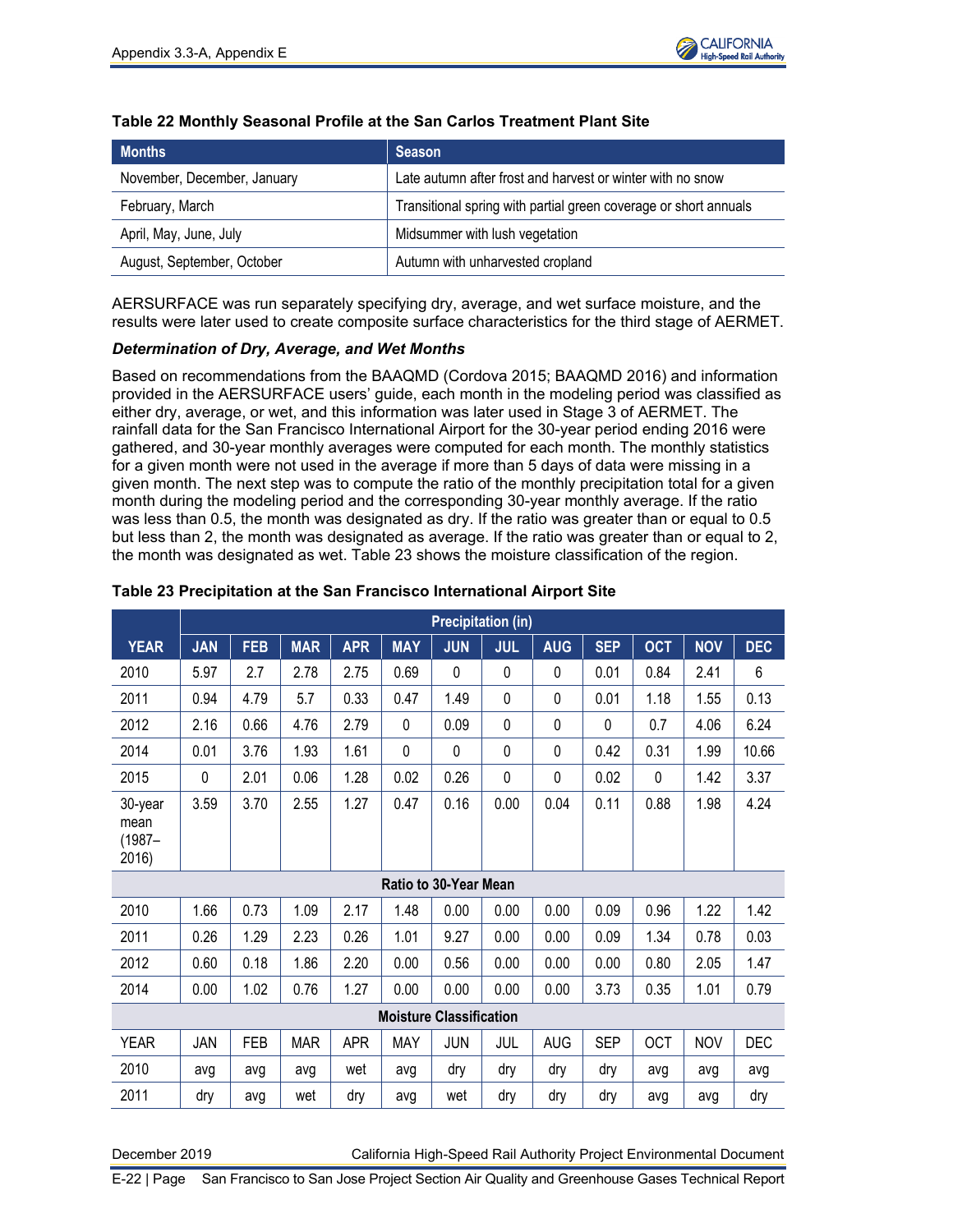

|             | <b>Precipitation (in)</b> |            |            |     |            |            |            |            |            |            |            |            |
|-------------|---------------------------|------------|------------|-----|------------|------------|------------|------------|------------|------------|------------|------------|
| <b>YEAR</b> | <b>JAN</b>                | <b>FEB</b> | <b>MAR</b> | APR | <b>MAY</b> | <b>JUN</b> | <b>JUL</b> | <b>AUG</b> | <b>SEP</b> | <b>OCT</b> | <b>NOV</b> | <b>DEC</b> |
| 2012        | avg                       | drv        | avg        | wet | dry        | avg        | dry        | dry        | drv        | avg        | wet        | avg        |
| 2014        | dry                       | avg        | avg        | avg | dry        | dry        | dry        | dry        | wet        | drv        | avg        | wet        |
| 2015        | drv                       | avg        | drv        | avg | drv        | avg        | drv        | dry        | drv        | drv        | avg        | avg        |

*Source: WRCC 2017* avg = average in = inches

## *AERMET*

Version 16126 of AERMET was used to process the meteorological data. The first step used data from the Oakland upper-air soundings with the MODIFY option turned on. San Francisco International Airport data were used for the SURFACE portion of the processing, and San Carlos on-site data were used for the ONSITE portion. The missing flags were set per BAAQMD recommendations (Cordova 2015; BAAQMD 2016) and are shown in Tables 24 and 25.

### **Table 24 AERMET Single-Value and Date/Time Variable Descriptions and Quality Assurance Values**

| <b>AERMET</b><br><b>Name</b> | <b>Description</b> | <b>Units</b>       | <b>Missing</b><br><b>Indicator</b> | Lower<br><b>Bound</b> | <b>Type</b>  | <b>Upper Bound</b> |
|------------------------------|--------------------|--------------------|------------------------------------|-----------------------|--------------|--------------------|
| <b>OSDY</b>                  | Day                |                    | -9                                 |                       | $\leq$       | 31                 |
| <b>OSMP</b>                  | Month              |                    | -9                                 |                       | $\leq$       | 12                 |
| <b>OSYR</b>                  | Year               |                    | -9                                 | 0                     | $\leq$       | 99                 |
| <b>OSHR</b>                  | Hour               |                    | -9                                 | 0                     | $\leq$       | 24                 |
| <b>PAMT</b>                  | Precipitation      | cm                 | 999                                | 0                     | $\leq$       | 100                |
| <b>INSO</b>                  | Insolation         | watts/square meter | 9999                               | 0                     | $\checkmark$ | 1250               |

*Sources: Cordova 2015; BAAQMD 2016; USEPA 2016* cm = centimeters

## **Table 25 AERMET Multi-Value Variable Descriptions and Quality Assurance Values**

| <b>AERMET</b><br><b>Name</b> | <b>Description</b>                    | <b>Units</b>       | <b>Missing</b><br><b>Indicator</b> | Lower<br><b>Bound</b> | <b>Type</b> | <b>Upper</b><br><b>Bound</b> |
|------------------------------|---------------------------------------|--------------------|------------------------------------|-----------------------|-------------|------------------------------|
| <b>TT01</b>                  | Temperature                           | degrees Centigrade | 99                                 | $-30$                 | $\,<\,$     | 46                           |
| <b>WS01</b>                  | Wind speed                            | meters / second    | 999                                | 0                     | $\,<\,$     | 50                           |
| WD01                         | Wind direction                        | degrees from north | 999                                | 0                     | $\leq$      | 360                          |
| <b>RH01</b>                  | Relative humidity                     | percent            | 999                                | 0                     | $\leq$      | 100                          |
| DP01                         | Dew-point temperature                 | degrees Centigrade | 99                                 | -65                   | $\,<\,$     | 35                           |
| <b>SA01</b>                  | Standard deviation horizontal<br>wind | degrees            | 999                                | 0                     | $\,<\,$     | 104                          |

*Source: Cordova 2015; BAAQD 2016; USEPA 2016*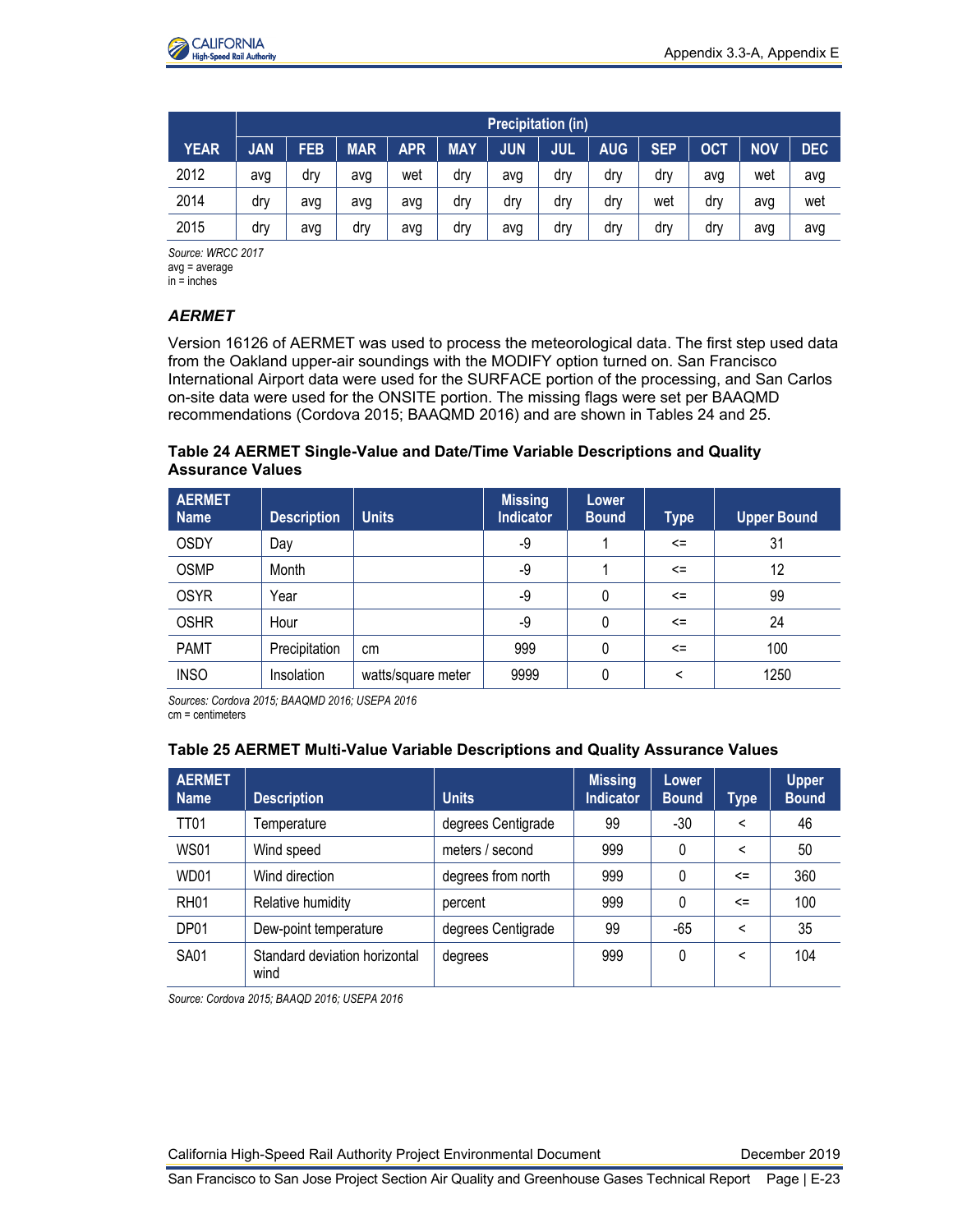The second step was a simple merging of the quality assurance files produced from step one. The third step was to set the following options per BAAQMD suggestion (Cordova 2015; BAAQMD 2016):

METHOD TEMP SUB TT was turned on, therefore, temperature substitution from the NWS site was performed.

This final step was repeated separately for each of the 5 years. The surface characteristics portions of the input files were created by using the AERSURFACE output corresponding to the moisture characteristics of each month and year. The output message and report files were checked for error messages. The error messages were examined and the errors were corrected when possible. Warning messages were also reviewed. In some cases, changes in inputs were made based on warnings (e.g., discrepancies in elevations provided in site list files and in the actual data). In other cases, they were left unchanged (e.g., variations in elevations throughout the data files). Other warnings regarding missing data and substituted data were noted, but no changes were made to the data.

## *5.1.2.5 Moffett Field*

The National Weather Service had representative meteorological data available from an instrumented tower located at Moffett Field for the period 2011–2015. Use of this data required AERMET processing for use in the AERMOD model. Meteorological data used in the creation of the Moffett Field AERMET data for input to AERMOD are shown in Table 26.

| Site ID    | <b>Site Name</b>                         | <b>Latitude</b><br>(deg N) | Longitude<br>$(\deg W)$ | <b>Elevation</b><br>(m) | <b>Source of Data</b>                                                 |
|------------|------------------------------------------|----------------------------|-------------------------|-------------------------|-----------------------------------------------------------------------|
| 23244/KNUQ | Moffett Field                            | 37.417                     | $-122.049$              | 12.0                    | ftp://ftp.ncdc.noaa.gov/pub/data/noaa/                                |
| 23244/KNUQ | <b>Moffett Field</b>                     | 37.417                     | $-122.049$              | 12.0                    | 1-min ASOS data:<br>ftp://ftp.ncdc.noaa.gov/pub/data/asos-<br>onemin/ |
| 23230/OAK  | Metropolitan<br>Oakland Int'l<br>Airport | 37.75                      | $-122.220$              | 6.0                     | http://esrl.noaa.gov/raobs/                                           |
| 047821     | San Jose<br>Climate<br>Station           | 37.333                     | $-121.900$              | 19.5                    | http://www.wrcc.dri.edu/cgi-<br>bin/cliMAIN.pl?ca7821                 |

**Table 26 Meteorological Data for AERMET Processing at the Moffett Field**

*Sources: BAAQMD 2017; NOAA 2017a, 2017b; WRCC 2017* BAAQMD = Bay Area Air Quality Management District deg N = degrees north deg W = degrees west Int'l = International m = meters

The surface data for the Moffett Field site were obtained from BAAQMD in the ONSITE format required by AERMET for the period 2011–2015. These data were used to represent the surface meteorological condition portion of AERMET. Upon the suggestion of the BAAQMD (Cordova 2015; BAAQMD 2016), data from San Jose Climate Station were used for cloud cover when processing the ONSITE data and for the precipitation data from used to determine surface moisture conditions to be used in AERSURFACE, and the data from the Oakland upper-air site at Metropolitan Oakland International Airport were used to represent conditions aloft.

## *AERSURFACE Processing*

TheNLCD92 (Vogelmann et al. 2001) was downloaded and used with AERSURFACE (version 13016) to provide the surface parameters for the third stage of AERMET. The coordinates of the

```
December 2019 California High-Speed Rail Authority Project Environmental Document
E-24 | Page San Francisco to San Jose Project Section Air Quality and Greenhouse Gases Technical Report
```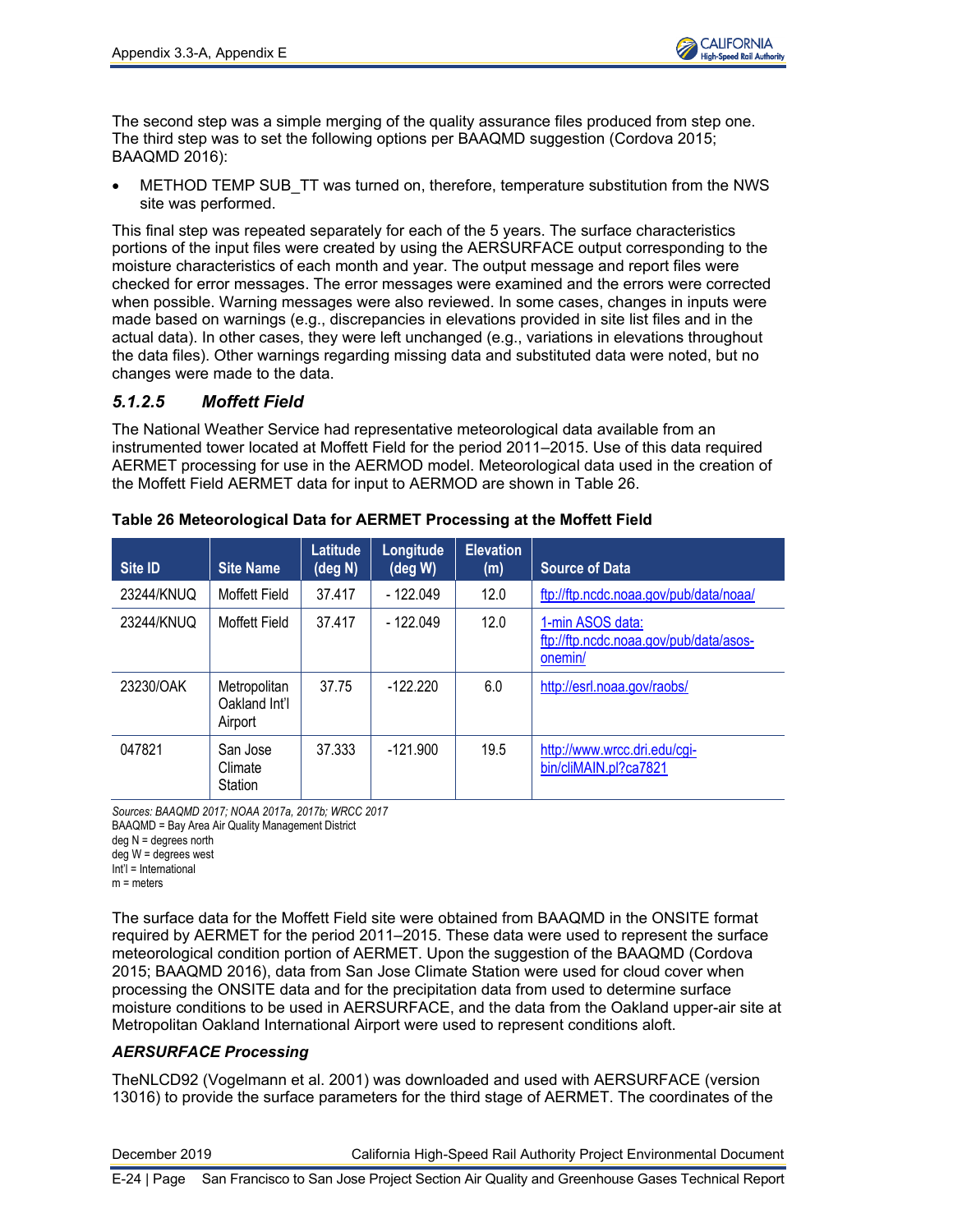

Moffett Field meteorological site were used to determine surface characteristics in AERSURFACE. AERSURFACE was run with specifications that the area was not arid and that the site was at an airport. Per the BAAQMD's recommendation (Cordova 2015; BAAQMD 2016), twelve 30-degree sectors were used for San Carlos processing to account for variations in land cover near the measurement site. The study radius for surface roughness was set at 1 kilometer. The monthly seasonal profile used is provided in Table 27.

| <b>Months</b>               | <b>Season</b>                                                    |
|-----------------------------|------------------------------------------------------------------|
| November, December, January | Late autumn after frost and harvest or winter with no snow       |
| February, March             | Transitional spring with partial green coverage or short annuals |
| April, May, June, July      | Midsummer with lush vegetation                                   |
| August, September, October  | Autumn with unharvested cropland                                 |

**Table 27 Monthly Seasonal Profile at the Moffett Field Treatment Plant Site**

AERSURFACE was run separately specifying dry, average, and wet surface moisture, and the results were later used to create composite surface characteristics for the third stage of AERMET.

#### *Determination of Dry, Average, and Wet Months*

Based on recommendations from BAAQMD (Cordova 2015; BAAQMD 2016) and information provided in the AERSURFACE users' guide, each month in the modeling period was classified as either dry, average, or wet, and this information was later used in Stage 3 of AERMET. The rainfall data for the San Jose Climate Station for the 30-year period ending 2016 were gathered, and 30-year monthly averages were computed for each month. The monthly statistics for a given month were not used in the average if more than 5 days of data were missing in a given month. The next step was to compute the ratio of the monthly precipitation total for a given month during the modeling period and the corresponding 30-year monthly average. If the ratio was less than 0.5, the month was designated as dry. If the ratio was greater than or equal to 0.5 but less than 2, the month was designated as average. If the ratio was greater than or equal to 2, the month was designated as wet. Table 28 shows the moisture classification of the region.

|                                       | <b>Precipitation (in)</b> |            |            |            |            |            |              |            |            |            |            |            |
|---------------------------------------|---------------------------|------------|------------|------------|------------|------------|--------------|------------|------------|------------|------------|------------|
| <b>YEAR</b>                           | <b>JAN</b>                | <b>FEB</b> | <b>MAR</b> | <b>APR</b> | <b>MAY</b> | <b>JUN</b> | <b>JUL</b>   | <b>AUG</b> | <b>SEP</b> | <b>OCT</b> | <b>NOV</b> | <b>DEC</b> |
| 2011                                  | 0.96                      | 3.15       | 4.32       | 0.2        | 0.4        | 1.51       | $\mathbf{0}$ | 0          | 0          | 0.77       | 0.7        | 0.08       |
| 2012                                  | 0.9                       | 0.67       | 1.98       | 1.88       | 0          | 0.15       | $\mathbf{0}$ | 0          | 0.01       | 0.35       | 2.58       | 4.24       |
| 2013                                  | 0.69                      | 0.37       | 0.87       | 0.26       | 0.01       | 0.04       | 0            | 0          | 0.66       | 0          | 0.77       | 0.13       |
| 2014                                  | 0.12                      | 2.65       | 1.35       | 0.64       | 0          | 0.01       | $\mathbf 0$  | 0          | 0.36       | 0.62       | 1.57       | 7.74       |
| 2015                                  | 0.01                      | 1.74       | 0.19       | 0.88       | 0.5        | 0.1        | 0            | 0.02       | 0.01       | 0.05       | 2.42       | 2.23       |
| 30-year<br>mean<br>$(1987 -$<br>2016) | 3.59                      | 3.70       | 2.55       | 1.27       | 0.47       | 0.16       | 0.00         | 0.04       | 0.11       | 0.88       | 1.98       | 4.24       |

#### **Table 28 Precipitation at the San Jose Climate Site**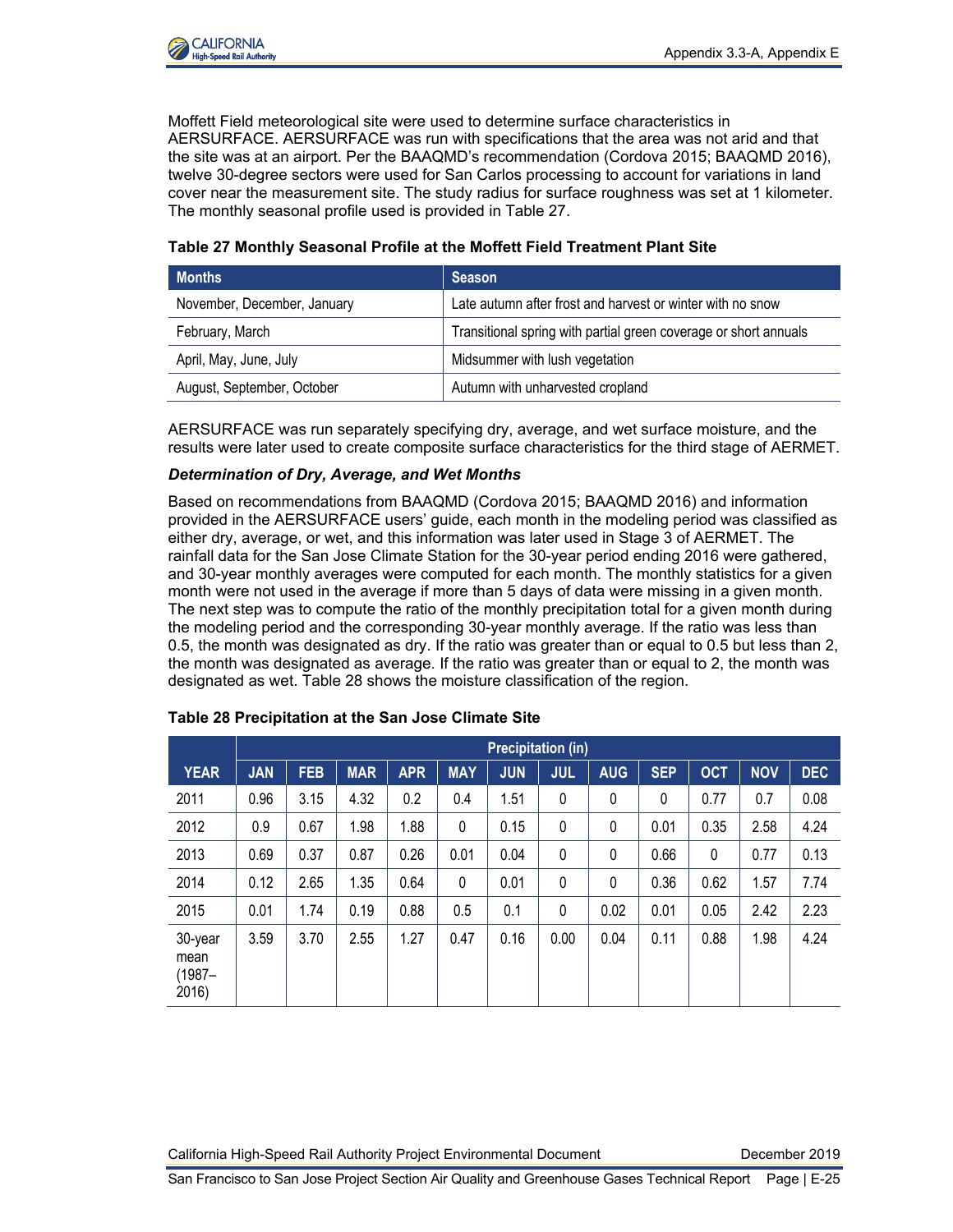

|                              |            |            |            |            |            | <b>Precipitation (in)</b>      |            |            |            |            |            |            |
|------------------------------|------------|------------|------------|------------|------------|--------------------------------|------------|------------|------------|------------|------------|------------|
| <b>YEAR</b>                  | <b>JAN</b> | <b>FEB</b> | <b>MAR</b> | <b>APR</b> | <b>MAY</b> | <b>JUN</b>                     | <b>JUL</b> | <b>AUG</b> | <b>SEP</b> | <b>OCT</b> | <b>NOV</b> | <b>DEC</b> |
| <b>Ratio to 30-Year Mean</b> |            |            |            |            |            |                                |            |            |            |            |            |            |
| 2011                         | 0.37       | 1.11       | 1.96       | 0.18       | 0.75       | 10.04                          | 0.00       | 0.00       | 0.00       | 1.08       | 0.52       | 0.03       |
| 2012                         | 0.34       | 0.24       | 0.90       | 1.70       | 0.00       | 1.00                           | 0.00       | 0.00       | 0.09       | 0.49       | 1.93       | 1.54       |
| 2013                         | 0.26       | 0.13       | 0.40       | 0.24       | 0.02       | 0.27                           | 0.00       | 0.00       | 5.82       | 0.00       | 0.58       | 0.05       |
| 2014                         | 0.05       | 0.93       | 0.61       | 0.58       | 0.00       | 0.07                           | 0.00       | 0.00       | 3.17       | 0.87       | 1.17       | 2.82       |
| 2015                         | 0.00       | 0.61       | 0.09       | 0.80       | 0.94       | 0.67                           | 0.00       | 0.92       | 0.09       | 0.07       | 1.81       | 0.81       |
|                              |            |            |            |            |            | <b>Moisture Classification</b> |            |            |            |            |            |            |
| <b>YEAR</b>                  | JAN        | FEB        | <b>MAR</b> | <b>APR</b> | <b>MAY</b> | JUN                            | JUL        | <b>AUG</b> | <b>SEP</b> | <b>OCT</b> | <b>NOV</b> | DEC        |
| 2011                         | dry        | avg        | avg        | dry        | avg        | wet                            | dry        | dry        | dry        | avg        | avg        | dry        |
| 2012                         | dry        | dry        | avg        | avg        | dry        | avg                            | dry        | dry        | dry        | dry        | avg        | avg        |
| 2013                         | dry        | dry        | dry        | dry        | dry        | dry                            | dry        | dry        | wet        | dry        | avg        | dry        |
| 2014                         | dry        | avg        | avg        | avg        | dry        | dry                            | dry        | dry        | wet        | avg        | avg        | wet        |
| 2015                         | dry        | avg        | dry        | avg        | avg        | avg                            | dry        | avg        | dry        | dry        | avg        | avg        |

*Source: WRCC 2017* avg = average

in = inches

## *AERMET*

Version 16126 of AERMET was used to process the meteorological data. The first step used data from the Oakland upper-air soundings with the MODIFY option turned on. San Jose Airport data were used for the SURFACE portion of the processing, and Moffett Field on-site data were used for the ONSITE portion with 1-minute wind data processed using AERMINUTE version 15272. The missing flags were set per BAAQMD recommendations (Cordova 2015; BAAQMD 2016) and are shown in Tables 29 and 30.

#### **Table 29 AERMET Single-Value and Date/Time Variable Descriptions and Quality Assurance Values**

| <b>AERMET</b><br><b>Name</b> | <b>Description</b> | <b>Units</b>       | <b>Missing</b><br><b>Indicator</b> | Lower<br><b>Bound</b> | <b>Type</b> | <b>Upper</b><br><b>Bound</b> |
|------------------------------|--------------------|--------------------|------------------------------------|-----------------------|-------------|------------------------------|
| <b>OSDY</b>                  | Day                |                    | -9                                 |                       | $\leq$      | 31                           |
| <b>OSMP</b>                  | Month              |                    | -9                                 |                       | $\leq$      | 12                           |
| <b>OSYR</b>                  | Year               |                    | -9                                 | 0                     | $\leq$      | 99                           |
| <b>OSHR</b>                  | Hour               |                    | -9                                 | 0                     | $\leq$      | 24                           |
| <b>PAMT</b>                  | Precipitation      | cm                 | 999                                | 0                     | $\leq$      | 100                          |
| <b>INSO</b>                  | Insolation         | watts/square meter | 9999                               | 0                     | <           | 1250                         |

*Sources: Cordova 2015; BAAQMD 2016; USEPA 2016* cm = centimeters

December 2019 California High-Speed Rail Authority Project Environmental Document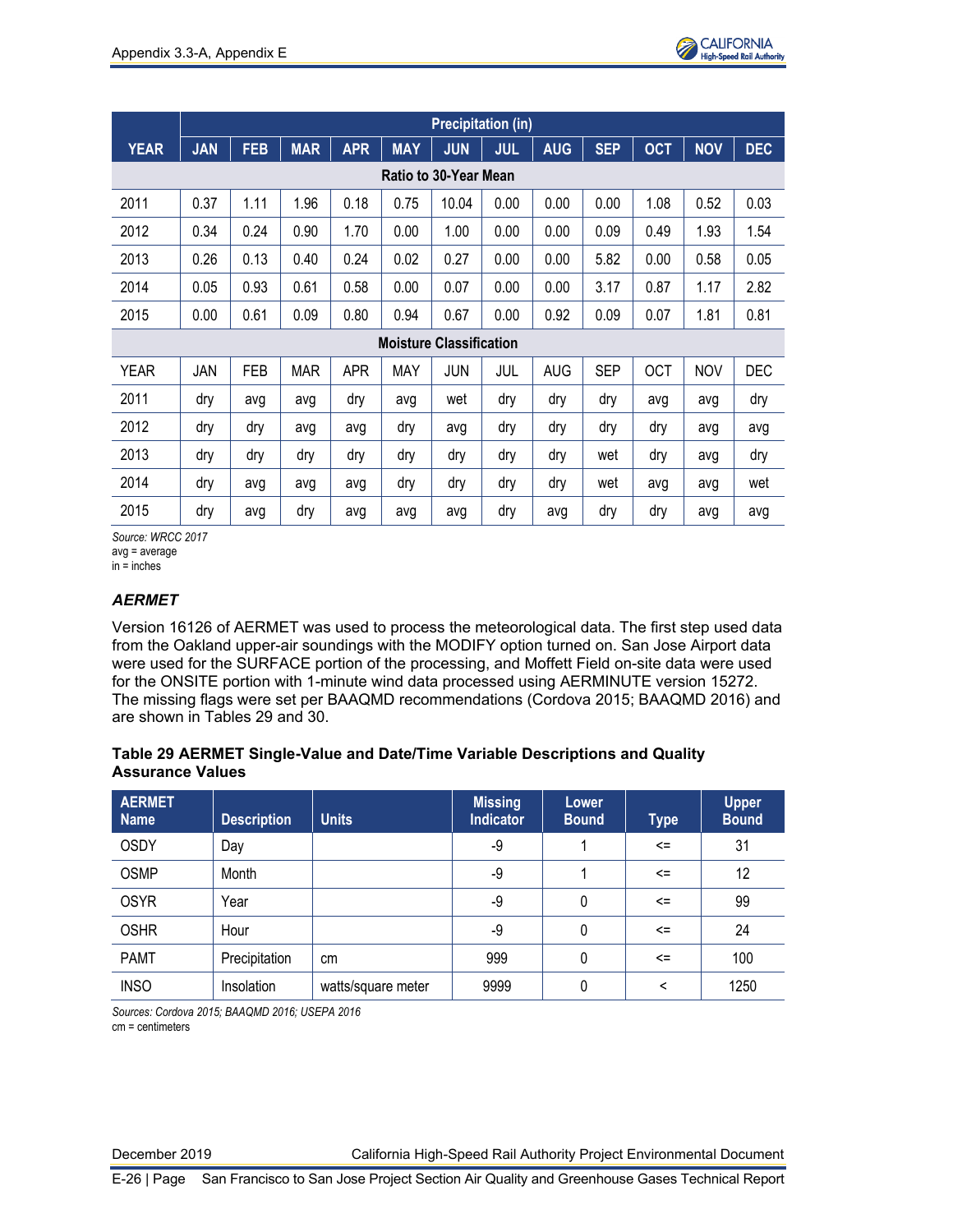

| <b>AERMET</b><br><b>Name</b> | <b>Description</b>                     | <b>Units</b>       | <b>Missing</b><br><b>Indicator</b> | Lower<br><b>Bound</b> | Type   | <b>Upper</b><br><b>Bound</b> |
|------------------------------|----------------------------------------|--------------------|------------------------------------|-----------------------|--------|------------------------------|
| <b>TT01</b>                  | Temperature                            | degrees Centigrade | 99                                 | $-30$                 | <      | 46                           |
| <b>WS01</b>                  | Wind speed                             | meters / second    | 999                                | 0                     | <      | 50                           |
| WD01                         | Wind direction                         | degrees from north | 999                                | 0                     | $\leq$ | 360                          |
| <b>RH01</b>                  | Relative humidity                      | percent            | 999                                | 0                     | $\leq$ | 100                          |
| DP01                         | Dew-point temperature                  | degrees Centigrade | 99                                 | -65                   | <      | 35                           |
| <b>SA01</b>                  | Standard deviation,<br>horizontal wind | degrees            | 999                                | 0                     | <      | 104                          |

### **Table 30 AERMET Multi-Value Variable Descriptions and Quality Assurance Values**

*Sources: Cordova 2015; BAAQD 2016; USEPA 2016*

The second step was a simple merging of the quality assurance files produced from step one. The third step was to set the following options per BAAQMD suggestion (Cordova 2015; BAAQMD 2016):

- METHOD TEMP SUB\_TT was turned on, therefore, temperature substitution from the NWS site was performed.
- METHOD IND DIR RANDOM, was included to randomize any NWS wind directions used in the analysis.
- METHOD CCVR SUB CC, was included, hence cloud cover substitution from the NWS site was performed.

This final step was repeated separately for each of the 5 years. The surface characteristics portions of the input files were created by using the AERSURFACE output corresponding to the moisture characteristics of each month and year. The output message and report files were checked for error messages. The error messages were examined and the errors were corrected when possible. Warning messages were also reviewed. In some cases, changes in inputs were made based on warnings (e.g., discrepancies in elevations provided in site list files and in the actual data). In other cases, they were left unchanged (e.g., variations in elevations throughout the data files). Other warnings regarding missing data and substituted data were noted, but no changes were made to the data.

- **Terrain—**Terrain information for modeling used terrain data available from the National Elevation Dataset at 1/3 arc-second database.
- **Receptors—**Receptors were modeled using a network of discrete receptors. Details on the spacing, height, and layout are provided in Sections 5.5, Sensitive Receptors, and 6.3.3.2, Receptor Locations, of the Air Quality and Greenhouse Gases Technical Report.
- **Source parameters—**Details on the source type configurations, release height, and spatial dimensions are provided in Section 6.4.8 (Tables 6-5 and 6-6) of the Air Quality and Greenhouse Gases Technical Report. Construction is modeled as occurring 5 days per week with 8-hour days (250 days per year). AERMOD's HRDOW7 option was used to have emissions occur from 8:00 a.m. to 4:00 p.m., Monday through Friday.

## **5.2 Output Options**

The dispersion model outputs hourly concentrations and these can be expressed in terms of different averaging periods, such as hourly, daily, and annual, in the same form as the air quality standard. The averaging times used for the ambient air quality standards and concentration thresholds are different for each pollutant. To compare the model results to the applicable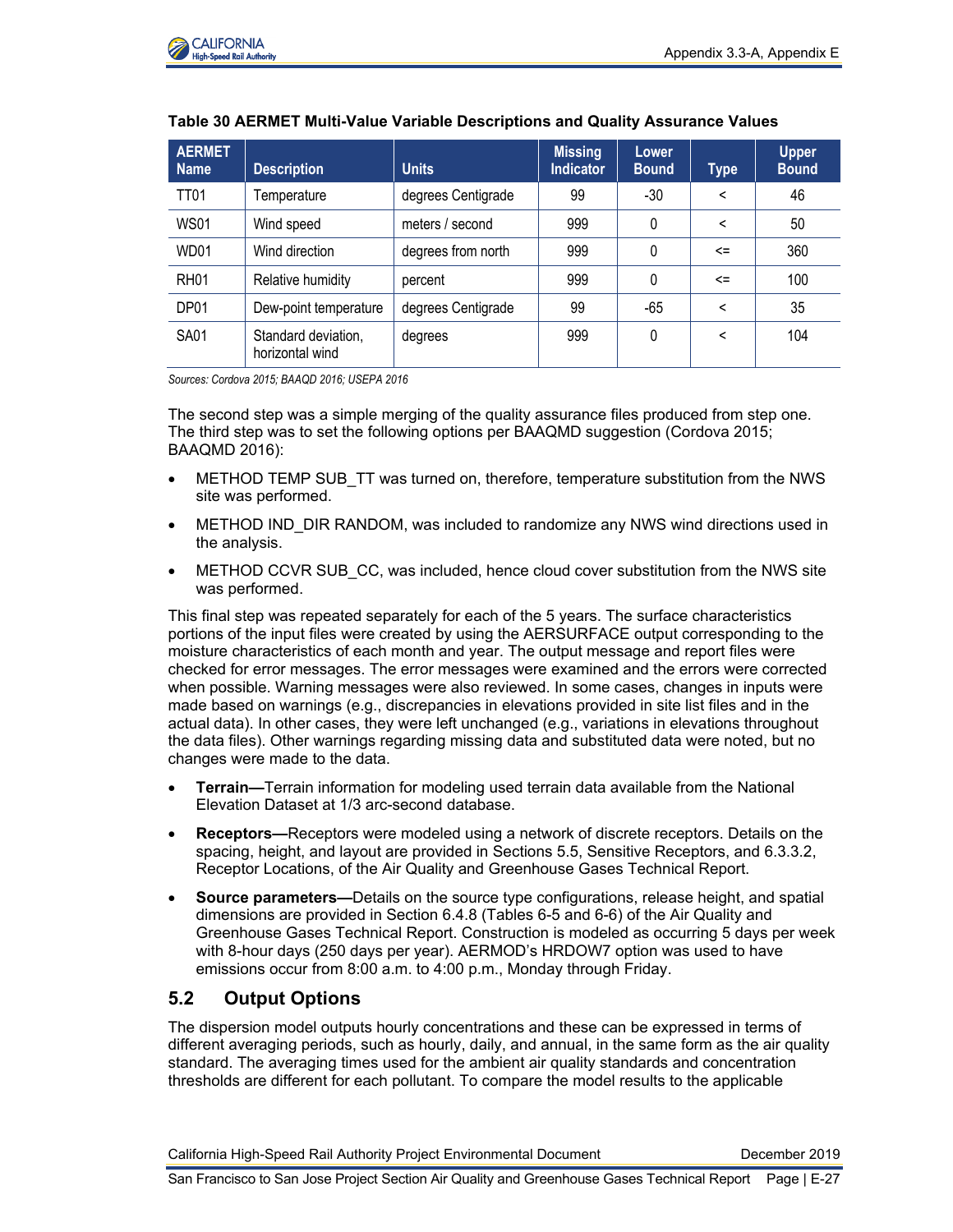

ambient air quality standards and thresholds, criteria pollutant concentrations were calculated relative to the form of the air quality standard for the CAAQS and the NAAQS.

AERMOD output files and Hotspots Analysis and Reporting Program (HARP) Risk Assessment Standalone Tool (RAST) summary output files for the simulations are available upon request.

December 2019 California High-Speed Rail Authority Project Environmental Document